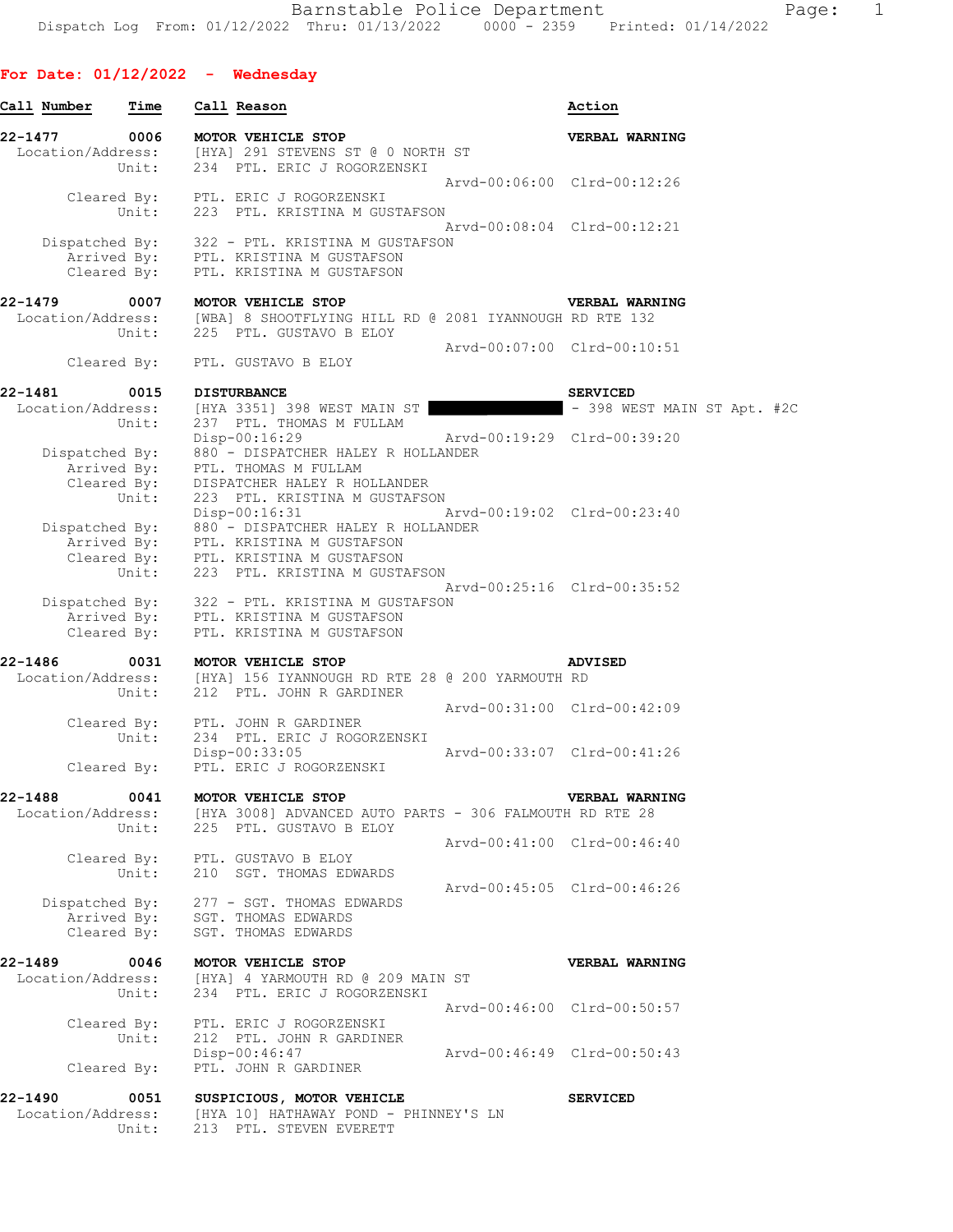Arvd-00:51:00 Clrd-00:54:33

**22-1491 0053 ASSIST, OTHER AGENCY SERVICED**  Location/Address: [HYA 14] TJ MAXX PLAZA - 425 IYANNOUGH RD RTE 28 Unit: 237 PTL. THOMAS M FULLAM Arvd-00:53:00 Clrd-00:54:56 Cleared By: PTL. THOMAS M FULLAM **22-1492 0112 DISTURBANCE ADVISED**<br>Location/Address: [HYA 3961] MCDANIEL, DELVASHAH - 77 CANTERBURY CIR Location/Address: [HYA 3961] MCDANIEL, DELVASHAH - 77 CANTERBURY CIR Unit: 234 PTL. ERIC J ROGORZENSKI Disp-01:12:35 Arvd-01:16:15 Clrd-01:37:42 Arrived By: PTL. ERIC J ROGORZENSKI Cleared By: PTL. ERIC J ROGORZENSKI<br>Unit: 225 PTL. GUSTAVO B ELOY 225 PTL. GUSTAVO B ELOY Disp-01:12:37 Arvd-01:15:53 Clrd-01:35:26 Arrived By: PTL. GUSTAVO B ELOY Cleared By: PTL. GUSTAVO B ELOY Unit: 237 PTL. THOMAS M FULLAM<br>Disp-01:14:41 Disp-01:14:41 Arvd-01:14:44 Clrd-01:35:17 Dispatched By: 864 - DISPATCHER DESIREE L ROBINSON Arrived By: DISPATCHER DESIREE L ROBINSON Cleared By: PTL. THOMAS M FULLAM Unit: 210 SGT. THOMAS EDWARDS Arvd-01:16:26 Clrd-01:35:29 Dispatched By: 277 - SGT. THOMAS EDWARDS Arrived By: SGT. THOMAS EDWARDS Cleared By: SGT. THOMAS EDWARDS **22-1493 0127 MOTOR VEHICLE STOP VERBAL WARNING**  Location/Address: [HYA] 0 AIRPORT ROTARY @ 500 IYANNOUGH RD RTE 28 Unit: 223 PTL. KRISTINA M GUSTAFSON Arvd-01:27:00 Clrd-01:36:34 Cleared By: DISPATCHER DESIREE L ROBINSON Unit: 212 PTL. JOHN R GARDINER Disp-01:31:52 Enrt-01:31:53 Arvd-01:32:36 Clrd-01:36:32 Dispatched By: 314 - PTL. JOHN R GARDINER Enroute By: PTL. JOHN R GARDINER Arrived By: PTL. JOHN R GARDINER Cleared By: DISPATCHER DESIREE L ROBINSON **22-1496 0158 ALARM, COMMERCIAL ALARM - FALSE**  Location/Address: [HYA 4021] ANEJO MEXICAN BISTRO - 599 MAIN ST 223 PTL. KRISTINA M GUSTAFSON Disp-01:59:43 Arvd-02:00:26 Clrd-02:12:16 Arrived By: PTL. KRISTINA M GUSTAFSON Unit: 210 SGT. THOMAS EDWARDS Disp-02:00:21 Arvd-02:00:23 Clrd-02:12:13 **22-1500 0216 MOTOR VEHICLE STOP VERBAL WARNING**  [HYA 592] RESORT & CONFERENCE CENTER AT HYANNIS - 35 SCUDDER AVE Location/Address: [HYA 592] RESORT & CONFERENCE (Unit: 223 PTL. KRISTINA M GUSTAFSON Arvd-02:16:00 Clrd-02:20:52 Cleared By: PTL. KRISTINA M GUSTAFSON Unit: 237 PTL. THOMAS M FULLAM Disp-02:17:05 Arvd-02:17:07 Clrd-02:20:48<br>Cleared By: PTL. THOMAS M FULLAM PTL. THOMAS M FULLAM **22-1502 0230 ALARM, RESIDENTIAL ALARM - FALSE**  Location/Address: [HYA 3625] RABEROV, YAKOV - 11 SKIPJACK LN<br>Unit: 237 PTL. THOMAS M FULLAM 237 PTL. THOMAS M FULLAM Disp-02:31:53 Arvd-02:47:53 Clrd-03:00:36 Arrived By: PTL. THOMAS M FULLAM Cleared By: DISPATCHER DESIREE L ROBINSON Unit: 212 PTL. JOHN R GARDINER Disp-02:52:14 Clrd-02:52:53 Unit: 234 PTL. ERIC J ROGORZENSKI Disp-02:52:57 Arvd-03:00:03 Clrd-03:00:06 Arrived By: PTL. ERIC J ROGORZENSKI Cleared By: PTL. ERIC J ROGORZENSKI

**22-1505 0250 ALARM, RESIDENTIAL ALARM - CANCELLED**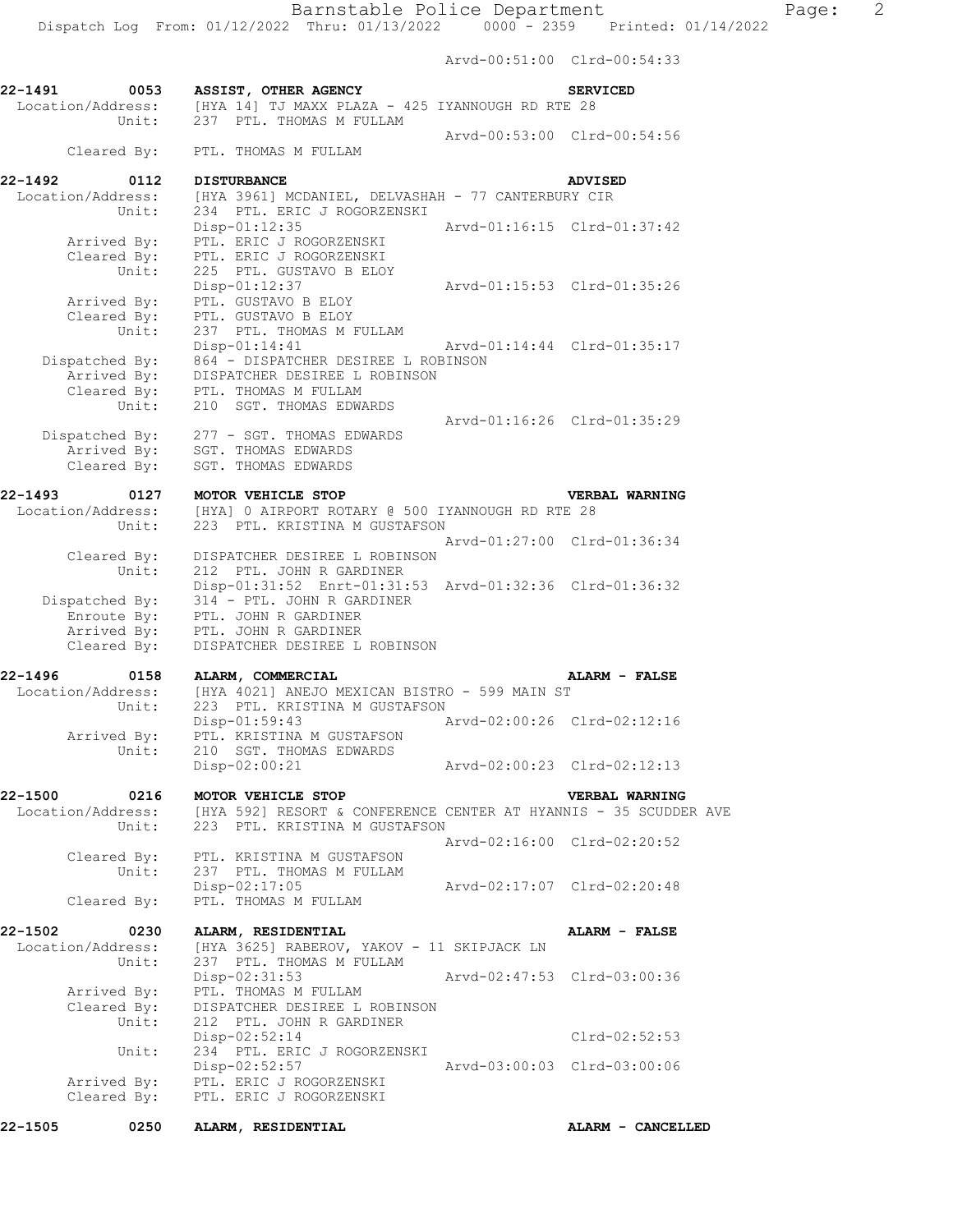Barnstable Police Department Fage: 3 Dispatch Log From: 01/12/2022 Thru: 01/13/2022 0000 - 2359 Printed: 01/14/2022 Location/Address: [CEN 733] HASEOTES, JOYCE - 293 LONG BEACH RD<br>Unit: 232 PTL. RILEY P SHEA 232 PTL. RILEY P SHEA Disp-02:53:21 Clrd-03:00:21 **22-1506 0251 MOTOR VEHICLE STOP VERBAL WARNING**  Location/Address: [HYA 1588] WALGREENS #17545 - 520 WEST MAIN ST Unit: 223 PTL. KRISTINA M GUSTAFSON Arvd-02:51:00 Clrd-02:54:04 Cleared By: PTL. KRISTINA M GUSTAFSON Unit: 225 PTL. GUSTAVO B ELOY Disp-02:51:28 Arvd-02:51:30 Clrd-02:53:59 Cleared By: PTL. GUSTAVO B ELOY **22-1511 0328 MOTOR VEHICLE STOP ADVISED**  Location/Address: [HYA 111] CVS PHARMACY # 2322 - 176 NORTH ST Unit: 212 PTL. JOHN R GARDINER Arvd-03:28:00 Clrd-03:34:24 Cleared By: PTL. JOHN R GARDINER Unit: 234 PTL. ERIC J ROGORZENSKI<br>Disp-03:29:45 Disp-03:29:45 Arvd-03:29:47 Clrd-03:34:08 Cleared By: PTL. ERIC J ROGORZENSKI **22-1512 0518 ALARM, RESIDENTIAL ALARM - FALSE**  Location/Address: [OST 1252] HEATH, DONN & VERONICA - 134 SOUTH BAY RD Unit: 232 PTL. RILEY P SHEA Disp-05:21:45 Arvd-05:31:34 Clrd-05:44:03 Unit: 229 PTL. NELSON J SOUVE Disp-05:21:49 Arvd-05:34:20 Clrd-05:44:05 **22-1514 0653 TRAFFIC, ENFORCEMENT ACTIVITY SERVICED**  Location/Address: [HYA 734] MAINS'L, THE - 535 OCEAN ST Unit: 237 PTL. THOMAS M FULLAM Arvd-06:54:47 Clrd-07:19:35 **22-1515 0657 BUILDING CHECK SERVICED**  Location/Address: [HYA 103] BARNSTABLE MUNICIPAL AIRPORT - TERMINAL - 480 BARNSTABLE RD Unit: 223 PTL. KRISTINA M GUSTAFSON Arvd-06:57:00 Clrd-07:01:18 **22-1518 0659 TRAFFIC, ENFORCEMENT ACTIVITY SERVICED**  Location/Address: [CEN] 1154 OLD STAGE RD @ 16 OAK ST Unit: 232 PTL. RILEY P SHEA Arvd-07:00:05 Clrd-07:22:31 **22-1519 0714 ASSIST, OTHER AGENCY SERVICED**<br>Location/Address: [HYA 537] PARK SQUARE VILLAGE - 156 MAIN ST Location/Address: [HYA 537] PARK SQUARE VILLAGE - 156 MAIN ST Unit: 225 PTL. GUSTAVO B ELOY Disp-07:16:18 Arvd-07:22:28 Clrd-07:25:05 Arrived By: PTL. GUSTAVO B ELOY **22-1520 0715 ANIMALS, INJURED SERVICED SERVICED**<br>
Location/Address: [BAR] 4195 MAIN ST RTE 6A @ 16 COVE LN [BAR] 4195 MAIN ST RTE 6A @ 16 COVE LN Unit: 213 PTL. STEVEN EVERETT<br>Disp-07:15:34 Disp-07:15:34 Arvd-07:22:32 Clrd-07:38:12 Unit: 210 SGT. THOMAS EDWARDS Disp-07:15:37 Arvd-07:25:44 Clrd-07:38:10 Arrived By: SGT. THOMAS EDWARDS **22-1522 0822 BUILDING CHECK SERVICED**  [HYA 103] BARNSTABLE MUNICIPAL AIRPORT - TERMINAL - 480 BARNSTABLE RD Le 1911<br>Location/Address: [HYA 103] BARNSTABLE MUNICI<br>Unit: 215 PTL. EVAN M HAUSSMANN Arvd-08:22:00 Clrd-08:45:22 **22-1523 0832 TRAFFIC, ENFORCEMENT ACTIVITY SERVICED**  Location/Address: [HYA] 389 MEGAN RD @ 244 MITCHELL'S WAY Unit: 225 PTL. CHRISTOPHER J LOBIANCO Arvd-08:33:52 Clrd-08:54:00 Cleared By: DISPATCHER JOHN H COULOMBE Unit: 225 PTL. CHRISTOPHER J LOBIANCO Disp-08:59:33 Arvd-08:59:48 Clrd-09:18:01 Dispatched By: 877 - DISPATCHER JOHN H COULOMBE Arrived By: DISPATCHER JOHN H COULOMBE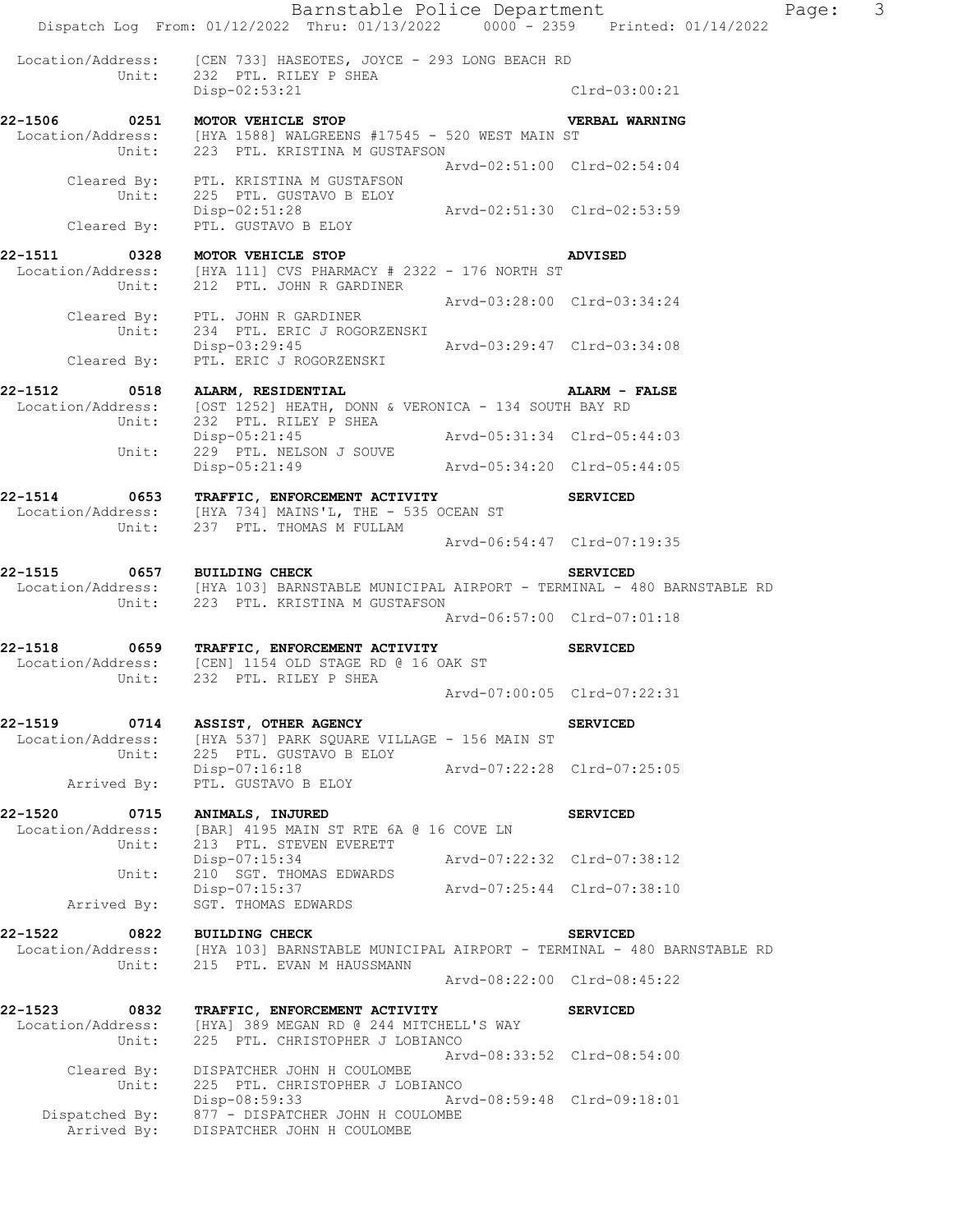Dispatch Log From: 01/12/2022 Thru: 01/13/2022 0000 - 2359 Printed: 01/14/2022 **22-1524 0836 ADOPT A SCHOOL SERVICED**  Location/Address: [HYA 122] BARNSTABLE COMMUNITY HORACE MANN CHARTER - 165 BEARSE'S WAY Unit: 214 PTL. LIAM T LOISELLE Arvd-08:38:00 Clrd-09:17:46 **22-1526 0854 MOTOR VEHICLE STOP CITATION ISSUED**  Location/Address: [HYA] 112 STEVENS ST @ 111 BASSETT LN Unit: 225 PTL. CHRISTOPHER J LOBIANCO Arvd-08:54:00 Clrd-08:59:33 **22-1544 0900 HOMELESS TRESPASS/UNWANTED SERVICED**  Location/Address: [HYA] FORMER ROCKLAND TRUST - 5 WINTER ST @ 400 MAIN ST Unit: 337 PTL. SCOTT F LEGER Arvd-10:52:13 Clrd-10:53:04 **22-1529 0915 DISTURBANCE ADVISED**  Location/Address: [HYA 3351] 398 WEST MAIN ST | The Main State Main Stapt. #2A Unit: 230 PTL. LORNE W FELLOWS Disp-09:16:02 Clrd-09:16:57 Unit: 213 PTL. ANDREW A LONGMORE Disp-09:16:17 Arvd-09:21:10 Clrd-09:38:10 Arrived By: PTL. ANDREW A LONGMORE Cleared By: PTL. ANDREW A LONGMORE Unit: 234 PTL. ERIC J ROGORZENSKI Disp-09:16:41 Arvd-09:18:57 Clrd-09:32:22 Arrived By: PTL. ERIC J ROGORZENSKI Cleared By: PTL. ERIC J ROGORZENSKI Unit: 225 PTL. CHRISTOPHER J LOBIANCO Arvd-09:19:41 Clrd-09:36:26 Dispatched By: 331 - PTL. CHRISTOPHER J LOBIANCO Arrived By: PTL. CHRISTOPHER J LOBIANCO Cleared By: PTL. CHRISTOPHER J LOBIANCO **22-1531 0937 ASSIST ADVISED**  Location/Address: [MAR 1398] FIRST PROPERTY MANAGEMENT - 167 LOVELL'S LN Unit: 238 PTL. THOMAS J HARMON Disp-09:43:54 Arvd-10:23:19 Clrd-10:29:09 Arrived By: PTL. THOMAS J HARMON Cleared By: PTL. THOMAS J HARMON **22-1532 0950 E911, SILENT CALL SERVICED**  Location/Address: [HYA 3281] STURGIS CHARTER SCHOOL - WEST CAMPUS - 105 WEST MAIN ST Unit: 214 PTL. LIAM T LOISELLE Disp-09:54:09 Arvd-09:59:06 Clrd-10:11:31 Arrived By: PTL. LIAM T LOISELLE Cleared By: PTL. LIAM T LOISELLE **22-1533 1007 TRAFFIC, ENFORCEMENT ACTIVITY SERVICED**  Location/Address: [HYA] 244 MITCHELL'S WAY @ 389 MEGAN RD Unit: 232 PTL. DANIEL D RUTH Disp-10:07:36 Arvd-10:10:27 Clrd-10:19:42 Arrived By: PTL. DANIEL D RUTH Cleared By: PTL. DANIEL D RUTH **22-1535 1009 MOTOR VEHICLE STOP VERBAL WARNING**  Location/Address: [BAR] MID CAPE RTE 6 EAST Unit: 225 PTL. CHRISTOPHER J LOBIANCO Arvd-10:09:00 Clrd-10:13:50 Cleared By: PTL. CHRISTOPHER J LOBIANCO Unit: 237 PTL. CHRISTOPHER A BOTSFORD Disp-10:11:15 Clrd-10:12:27 **22-1537 1017 LARCENY REPORT TAKEN**  Location/Address: [HYA 1315] CLAYTON, PAUL & JACKLYN B - 87 SEVENTH AVE Unit: 230 PTL. LORNE W FELLOWS Disp-10:19:16 Arvd-10:35:44 Clrd-11:02:35 Arrived By: PTL. LORNE W FELLOWS Cleared By: PTL. LORNE W FELLOWS Refer To Incident: 22-69-OF

**22-1538 1018 MOTOR VEHICLE STOP CITATION ISSUED** 

Barnstable Police Department Page: 4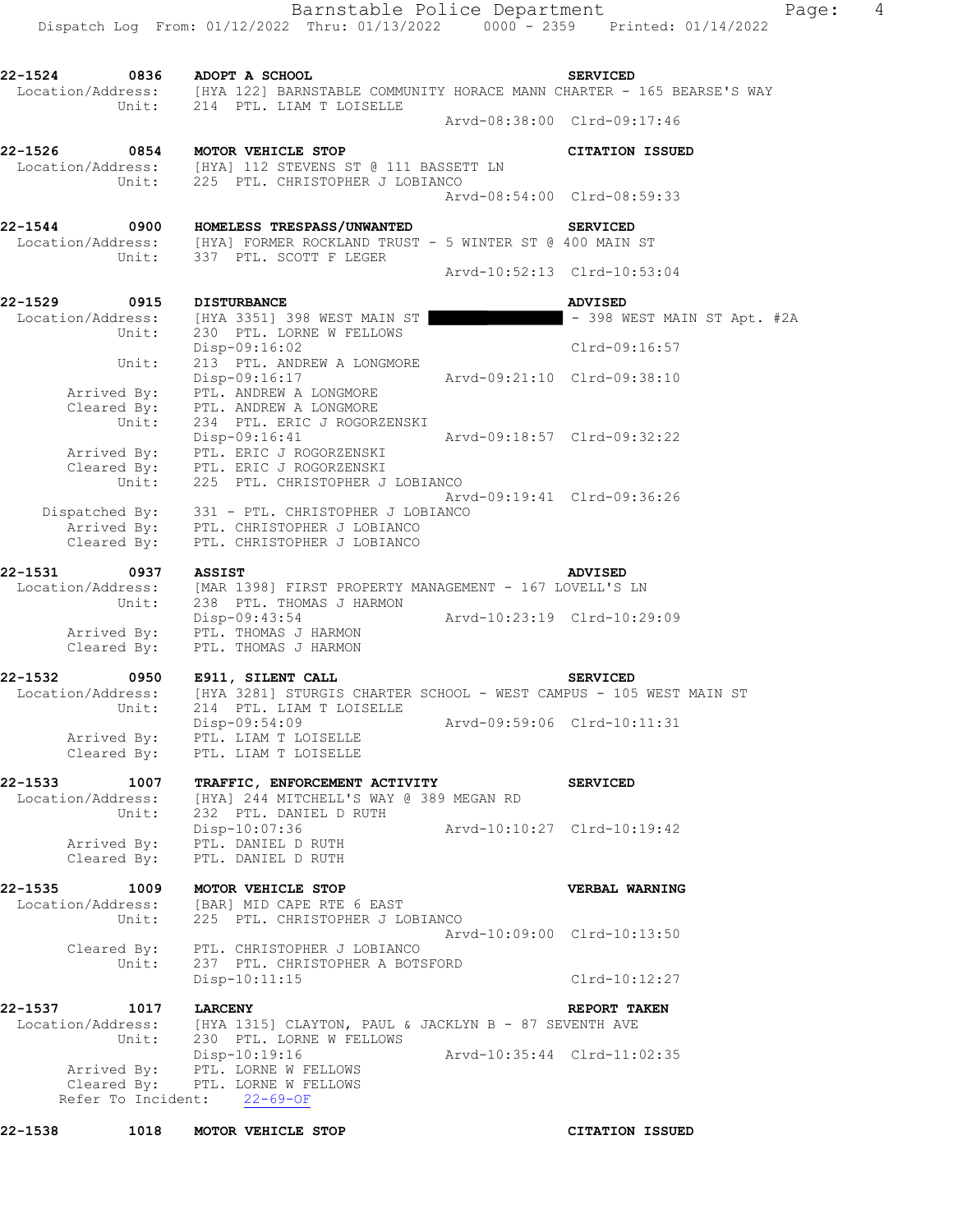|                                      | Barnstable Police Department<br>Dispatch Log From: 01/12/2022 Thru: 01/13/2022 0000 - 2359 Printed: 01/14/2022             |                             |                 | Page: | 5 |
|--------------------------------------|----------------------------------------------------------------------------------------------------------------------------|-----------------------------|-----------------|-------|---|
|                                      | Location/Address: [BAR] 1900 IYANNOUGH RD RTE 132 @ 1 SHOOTFLYING HILL RD                                                  |                             |                 |       |   |
| Unit:                                | 225 PTL. CHRISTOPHER J LOBIANCO                                                                                            | Arvd-10:18:00 Clrd-10:41:46 |                 |       |   |
| Unit:                                | Cleared By: PTL. CHRISTOPHER J LOBIANCO<br>237 PTL. CHRISTOPHER A BOTSFORD                                                 |                             |                 |       |   |
|                                      |                                                                                                                            | Arvd-10:22:11 Clrd-10:24:13 |                 |       |   |
| Cleared By:                          | Dispatched By: 275 - PTL. CHRISTOPHER A BOTSFORD<br>Arrived By: PTL. CHRISTOPHER A BOTSFORD<br>PTL. CHRISTOPHER A BOTSFORD |                             |                 |       |   |
| 22-1540                              | 1019 ACCIDENT, PROPERTY DAMAGE                                                                                             |                             | <b>SERVICED</b> |       |   |
| Location/Address:<br>Unit:           | [HYA 3805] TRADER JOE'S - 655 IYANNOUGH RD RTE 132<br>213 PTL. ANDREW A LONGMORE                                           |                             |                 |       |   |
| Arrived By:                          | $Disp-10:21:54$<br>PTL. ANDREW A LONGMORE                                                                                  | Arvd-10:26:09 Clrd-10:57:33 |                 |       |   |
| Cleared By:                          | PTL. ANDREW A LONGMORE                                                                                                     |                             |                 |       |   |
| 22-1541                              | 1039 AIRPORT RAMP CHECK                                                                                                    |                             | <b>SERVICED</b> |       |   |
| Unit:                                | Location/Address: [HYA 103] BARNSTABLE MUNICIPAL AIRPORT - TERMINAL - 480 BARNSTABLE RD<br>215 PTL. EVAN M HAUSSMANN       |                             |                 |       |   |
|                                      |                                                                                                                            | Arvd-10:39:00 Clrd-10:45:51 |                 |       |   |
| 22-1543                              | 1044 MOTOR VEHICLE STOP                                                                                                    |                             | VERBAL WARNING  |       |   |
| Unit:                                | Location/Address: [HYA 1157] PETSMART STORE #781 - 1070 IYANNOUGH RD RTE 132<br>237 PTL. CHRISTOPHER A BOTSFORD            |                             |                 |       |   |
|                                      | Cleared By: PTL. CHRISTOPHER A BOTSFORD                                                                                    | Arvd-10:44:00 Clrd-10:51:03 |                 |       |   |
| Unit:                                | 225 PTL. CHRISTOPHER J LOBIANCO                                                                                            |                             |                 |       |   |
|                                      | Dispatched By: 331 - PTL. CHRISTOPHER J LOBIANCO<br>Arrived By: PTL. CHRISTOPHER J LOBIANCO                                | Arvd-10:45:40 Clrd-10:47:37 |                 |       |   |
| Cleared By:                          | PTL. CHRISTOPHER J LOBIANCO                                                                                                |                             |                 |       |   |
| 22-1546                              | 1103 TRAFFIC, COMPLAINT                                                                                                    |                             | <b>SERVICED</b> |       |   |
| Location/Address:<br>Unit:           | [HYA] 535 OCEAN ST<br>233 PTL. CAILIN WHITE                                                                                |                             |                 |       |   |
| Unit:                                | 233 PTL. CAILIN WHITE                                                                                                      | Arvd-11:03:00 Clrd-11:32:00 |                 |       |   |
|                                      | Disp-11:36:21                                                                                                              |                             | Clrd-11:56:35   |       |   |
| Dispatched By:                       | 891 - DISPATCHER ALITA E FONTAINE                                                                                          |                             |                 |       |   |
| 22-1549<br>1106<br>Location/Address: | ASSIST, WELL BEING<br>[HYA 773] VILLAGE AT FAWCETTS POND, THE - 148 WEST MAIN ST Apt. #C213                                |                             | <b>SERVICED</b> |       |   |
| Unit:                                | 232 PTL. DANIEL D RUTH<br>$Disp-11:10:54$                                                                                  | Arvd-11:13:02 Clrd-11:32:42 |                 |       |   |
| Arrived By:                          | PTL. DANIEL D RUTH                                                                                                         |                             |                 |       |   |
| Cleared By:<br>Unit:                 | PTL. DANIEL D RUTH<br>240 SGT. MARK BUTLER                                                                                 |                             |                 |       |   |
| Dispatched By:                       | Disp-11:22:29<br>241 - SGT. MARK BUTLER                                                                                    | Arvd-11:30:54 Clrd-11:32:39 |                 |       |   |
| Arrived By:<br>Cleared By:           | SGT. MARK BUTLER<br>SGT. MARK BUTLER                                                                                       |                             |                 |       |   |
|                                      |                                                                                                                            |                             |                 |       |   |
| 22-1552<br>1113<br>Location/Address: | MOTOR VEHICLE STOP<br>[COT] 4000 FALMOUTH RD RTE 28 @ 15 WINDMILL LN                                                       |                             | ADVISED         |       |   |
| Unit:                                | 238 PTL. THOMAS J HARMON                                                                                                   | Arvd-11:13:00 Clrd-11:16:41 |                 |       |   |
| Cleared By:                          | PTL. THOMAS J HARMON                                                                                                       |                             |                 |       |   |
| 22-1553<br>Location/Address:         | 1114 MOTOR VEHICLE STOP<br>[HYA] 625 MAIN ST @ 5 SEA ST                                                                    |                             | ADVISED         |       |   |
| Unit:                                | 212 PTL. JOHN R GARDINER                                                                                                   |                             |                 |       |   |
|                                      | Cleared By: PTL. JOHN R GARDINER                                                                                           | Arvd-11:14:00 Clrd-11:17:20 |                 |       |   |
| Unit:                                | 234 PTL. ERIC J ROGORZENSKI                                                                                                | Arvd-11:14:50 Clrd-11:16:18 |                 |       |   |
| Dispatched By:                       | 317 - PTL. ERIC J ROGORZENSKI<br>Arrived By: PTL. ERIC J ROGORZENSKI                                                       |                             |                 |       |   |
| Cleared By:                          | PTL. ERIC J ROGORZENSKI                                                                                                    |                             |                 |       |   |
| 22-1554<br>1118                      | SUSPICIOUS, MOTOR VEHICLE                                                                                                  |                             | <b>SERVICED</b> |       |   |
| Location/Address:                    | [HYA 2930] SALON RAFFAELE NINA - 11 ENTERPRISE RD                                                                          |                             |                 |       |   |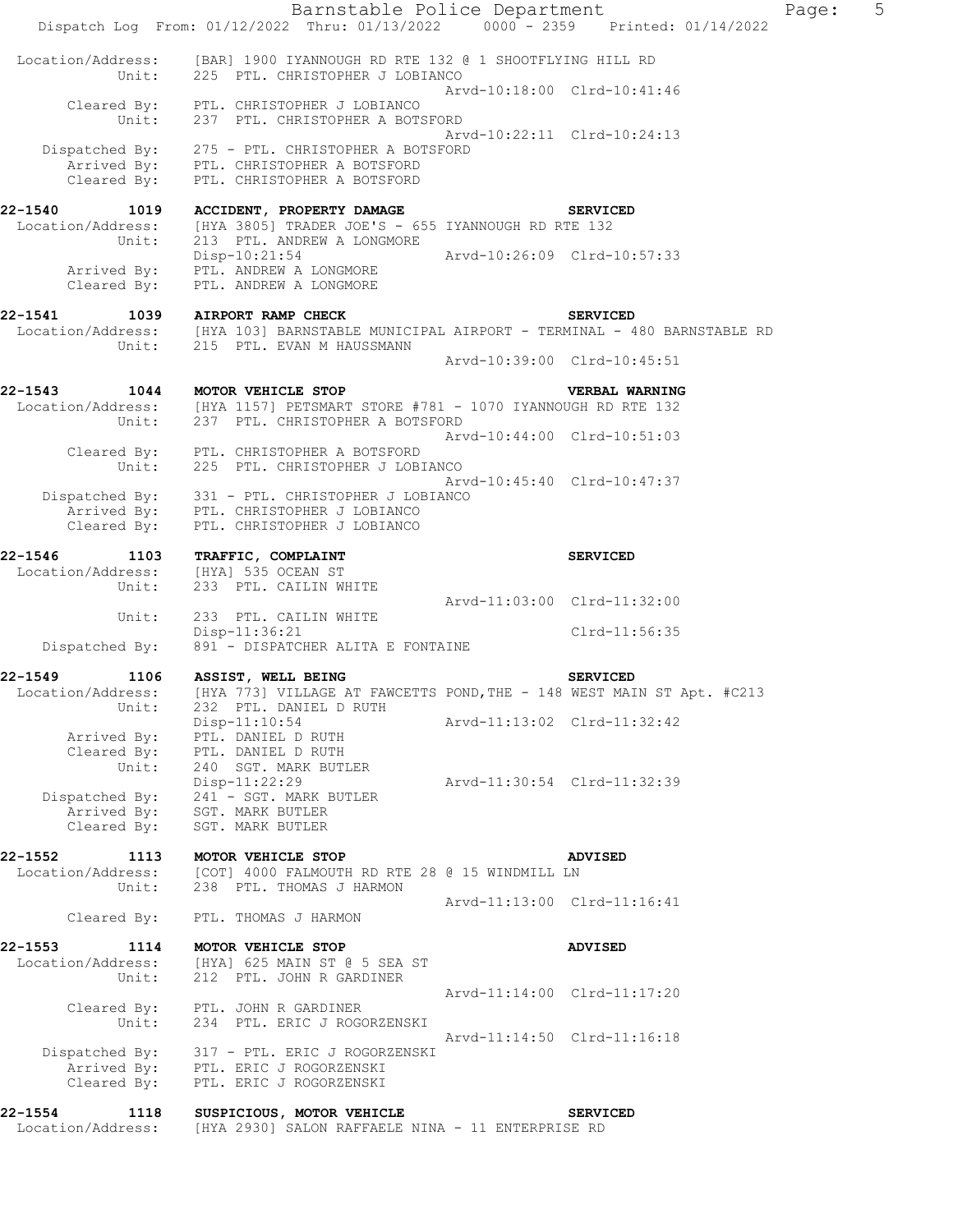| 22-1570<br>Location/Address: | 1217 MOTOR VEHICLE STOP<br>[HYA] 228 STEVENS ST @ 2 PLEASANT HILL LN                                                                                                  |                             | VERBAL WARNING                        |   |
|------------------------------|-----------------------------------------------------------------------------------------------------------------------------------------------------------------------|-----------------------------|---------------------------------------|---|
|                              | Cleared By: PTL. CHRISTOPHER J LOBIANCO                                                                                                                               |                             | Arvd-12:16:00 Clrd-12:27:47           |   |
| 22-1569 1216<br>Unit:        | MOTOR VEHICLE STOP<br>Location/Address: [HYA] 370 LINCOLN RD @ 690 FALMOUTH RD RTE 28<br>225 PTL. CHRISTOPHER J LOBIANCO                                              |                             | CITATION ISSUED                       |   |
| Arrived By:<br>Cleared By:   | PTL. MAXWELL S MORROW<br>PTL. MAXWELL S MORROW                                                                                                                        |                             |                                       |   |
| Cleared By:<br>Unit:         | PTL. CHRISTOPHER A BOTSFORD<br>229 PTL. MAXWELL S MORROW<br>Disp-12:15:36                                                                                             |                             | Arvd-12:21:44 Clrd-12:26:57           |   |
| Unit:                        | Location/Address: [MAR 1025] CARDARELLI, JOHN - 111 HOLDER LN<br>237 PTL. CHRISTOPHER A BOTSFORD<br>Disp-12:15:30                                                     |                             | Clrd-12:24:32                         |   |
| 22-1566 1212                 | ALARM, RESIDENTIAL                                                                                                                                                    |                             | ALARM - FALSE                         |   |
|                              | Dispatched By: 331 - PTL. CHRISTOPHER J LOBIANCO<br>Arrived By: PTL. CHRISTOPHER J LOBIANCO<br>Cleared By: PTL. CHRISTOPHER J LOBIANCO<br>Refer To Incident: 22-70-OF |                             | Arvd-12:34:26 Clrd-12:38:29           |   |
|                              | Dispatched By: 317 - PTL. ERIC J ROGORZENSKI<br>Arrived By: PTL. ERIC J ROGORZENSKI<br>Cleared By: PTL. ERIC J ROGORZENSKI<br>Unit: 225 PTL. CHRISTOPHER J LOBIANCO   |                             |                                       |   |
| Unit:                        | 234 PTL. ERIC J ROGORZENSKI                                                                                                                                           |                             | Arvd-12:06:01 Clrd-12:47:55           |   |
|                              | Unit: 212 PTL. JOHN R GARDINER                                                                                                                                        | Arvd-12:01:00 Clrd-12:49:10 |                                       |   |
|                              | 22-1564 1201 MOTOR VEHICLE STOP<br>Location/Address: [HYA] 1081 PITCHER'S WAY @ 2 BETH LN                                                                             |                             | <b>REPORT TAKEN</b>                   |   |
|                              | Location/Address: [HYA] OCEAN ST<br>Unit: 214 PTL. LIAM T LOISELLE                                                                                                    | Arvd-12:01:46 Clrd-12:11:59 |                                       |   |
|                              | 22-1563 1201 TRAFFIC, ENFORCEMENT ACTIVITY SERVICED                                                                                                                   |                             |                                       |   |
|                              | Unit: 214 PTL. LIAM T LOISELLE<br>Disp-11:43:50<br>Arvd-11:47:36 Clrd-11:51:39<br>Cleared By: PTL. LIAM T LOISELLE                                                    |                             |                                       |   |
|                              | 22-1562 1139 E911, SILENT CALL 22-1562 SERVICED<br>Location/Address: [HYA 798] NEW ENGLAND PIZZA HOUSE #1 - 187 WEST MAIN ST Apt. #A                                  |                             |                                       |   |
|                              | Cleared By: DISPATCHER ALITA E FONTAINE                                                                                                                               | Arvd-11:32:00 Clrd-11:36:21 |                                       |   |
|                              | Location/Address: [HYA 425] COMFORT INN - 259 MAIN ST<br>Unit: 233 PTL. CAILIN WHITE                                                                                  |                             |                                       |   |
|                              | 22-1559 1132 MOTOR VEHICLE STOP                                                                                                                                       |                             | VERBAL WARNING                        |   |
|                              | 22-1557 1128 MOTOR VEHICLE STOP<br>Location/Address: [WBA] SADDLER LN<br>Unit: 202 LT. MICHAEL J CLARK                                                                | Arvd-11:28:00 Clrd-11:32:03 |                                       |   |
|                              |                                                                                                                                                                       | Arvd-11:28:19 Clrd-12:50:48 | VERBAL WARNING                        |   |
|                              | 22-1556 1127 ASSIST, OTHER AGENCY Location/Address: [HYA 3070] DUFFY HEALTH CENTER - 94 MAIN ST Unit: 337 PTL. SCOTT F LEGER                                          |                             | <b>SERVICED</b>                       |   |
|                              | Cleared By: PTL. ANDREW A LONGMORE                                                                                                                                    |                             |                                       |   |
|                              | 22-1555 1125 MOTOR VEHICLE STOP<br>Location/Address: [HYA 1619] WENDY'S - 554 IYANNOUGH RD RTE 132<br>Unit: 213 PTL. ANDREW A LONGMORE                                | Arvd-11:25:00 Clrd-11:30:01 | <b>VERBAL WARNING</b>                 |   |
|                              | Cleared By: PTL. JOHN R GARDINER                                                                                                                                      |                             |                                       |   |
|                              | Unit: 212 PTL. JOHN R GARDINER<br>Disp-11:21:23 Arvd-11:24:58 Clrd-11:32:36<br>Arrived By: PTL. JOHN R GARDINER                                                       |                             |                                       |   |
|                              | Dispatch Log From: 01/12/2022 Thru: 01/13/2022 0000 - 2359 Printed: 01/14/2022                                                                                        |                             | Barnstable Police Department<br>Page: | 6 |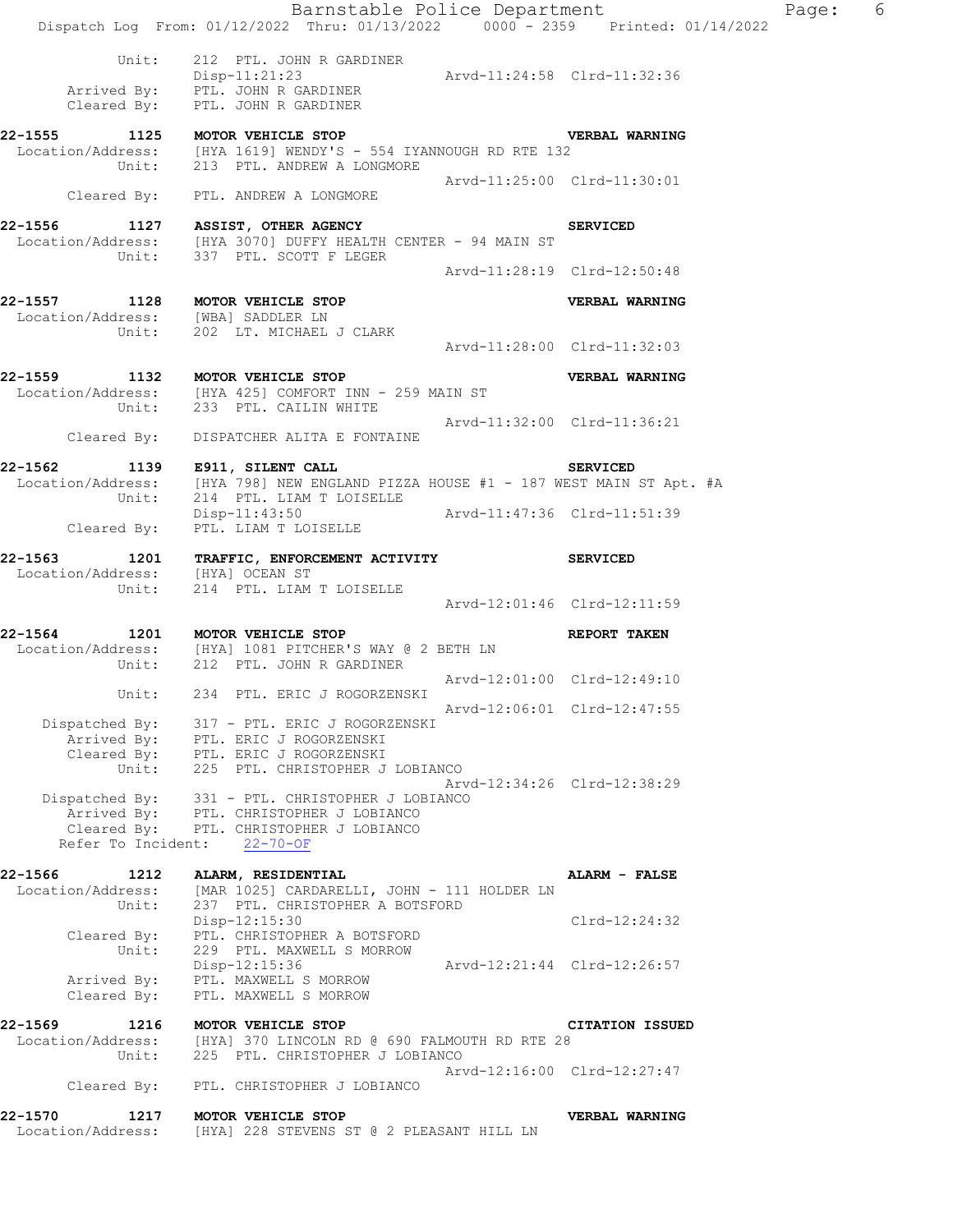|                              | Barnstable Police Department<br>Dispatch Log From: 01/12/2022 Thru: 01/13/2022 0000 - 2359 Printed: 01/14/2022 |                             |                             |
|------------------------------|----------------------------------------------------------------------------------------------------------------|-----------------------------|-----------------------------|
| Unit:                        | 230 PTL. LORNE W FELLOWS                                                                                       |                             | Arvd-12:17:00 Clrd-12:20:17 |
| Cleared By:                  | PTL. LORNE W FELLOWS                                                                                           |                             |                             |
| 22-1571<br>1218              | ASSIST, OTHER AGENCY                                                                                           |                             | <b>SERVICED</b>             |
| Location/Address:            | [WBA 12] CAPE COD COMMUNITY COLLEGE - 2240 IYANNOUGH RD RTE 132                                                |                             |                             |
| Unit:                        | 232 PTL. DANIEL D RUTH<br>Disp-12:19:36                                                                        |                             | Clrd-12:23:28               |
|                              |                                                                                                                |                             |                             |
| 22-1573<br>1229              | E911, SILENT CALL                                                                                              |                             | <b>UNFOUNDED</b>            |
| Location/Address:            | [HYA 3281] STURGIS CHARTER SCHOOL - WEST CAMPUS - 105 WEST MAIN ST                                             |                             |                             |
| Unit:                        | 232 PTL. DANIEL D RUTH<br>$Disp-12:30:51$                                                                      |                             |                             |
|                              | Arrived By: PTL. DANIEL D RUTH                                                                                 |                             |                             |
| Cleared By:                  | PTL. DANIEL D RUTH                                                                                             |                             |                             |
| 22-1575<br>1235              | ASSIST, OTHER AGENCY                                                                                           |                             | <b>SERVICED</b>             |
| Location/Address:            | [BAR 699] CAPE COD TIMES PRODUCTION CENTER - 40 COMMUNICATION WAY                                              |                             |                             |
| Unit:                        | 202 LT. MICHAEL J CLARK                                                                                        |                             |                             |
| Cleared By:                  | Disp-12:37:56<br>LT. MICHAEL J CLARK                                                                           | Arvd-12:38:16 Clrd-14:06:39 |                             |
| Unit:                        | 402 PTL. MATTHEW J LOUNSBURY                                                                                   |                             |                             |
|                              | Disp-12:38:11                                                                                                  | Arvd-12:38:17 Clrd-14:00:32 |                             |
| Cleared By:                  | PTL. MATTHEW J LOUNSBURY                                                                                       |                             |                             |
| Unit:                        | 401 SGT. ANDREW MCKENNA<br>Disp-12:38:14                                                                       | Arvd-12:38:19 Clrd-14:39:47 |                             |
| Cleared By:                  | SGT. ANDREW MCKENNA                                                                                            |                             |                             |
| 22-1577                      |                                                                                                                |                             |                             |
| 1251<br>Location/Address:    | <b>HARASSMENT</b><br>[HYA 4097] TARGET - 793 IYANNOUGH RD RTE 132                                              |                             | <b>GONE ON ARRIVAL</b>      |
| Unit:                        | 214 PTL. LIAM T LOISELLE                                                                                       |                             |                             |
|                              | Disp-12:53:18                                                                                                  | Arvd-12:58:19 Clrd-13:00:16 |                             |
| Arrived By:<br>Cleared By:   | PTL. LIAM T LOISELLE<br>DISPATCHER ALITA E FONTAINE                                                            |                             |                             |
| Unit:                        | 213 PTL. ANDREW A LONGMORE                                                                                     |                             |                             |
|                              | $Disp-12:53:21$                                                                                                | Arvd-12:58:17 Clrd-13:00:14 |                             |
| Arrived By:<br>Cleared By:   | PTL. ANDREW A LONGMORE<br>DISPATCHER ALITA E FONTAINE                                                          |                             |                             |
| Unit:                        | 233 PTL. CAILIN WHITE                                                                                          |                             |                             |
|                              | $Disp-12:57:19$<br>Dispatched By: 891 - DISPATCHER ALITA E FONTAINE                                            | Arvd-12:57:22 Clrd-13:00:18 |                             |
| Arrived By:                  | DISPATCHER ALITA E FONTAINE                                                                                    |                             |                             |
| Cleared By:                  | DISPATCHER ALITA E FONTAINE                                                                                    |                             |                             |
| 22-1578<br>1304              | <b>HARASSMENT</b>                                                                                              |                             | <b>SERVICED</b>             |
| Location/Address:            | [HYA 4097] TARGET - 793 IYANNOUGH RD RTE 132                                                                   |                             |                             |
| Unit:                        | 233 PTL. CAILIN WHITE                                                                                          |                             |                             |
|                              | Disp-13:04:28                                                                                                  | Arvd-13:04:40 Clrd-13:37:32 |                             |
| Unit:                        | 213 PTL. ANDREW A LONGMORE<br>$Disp-13:04:32$                                                                  | Arvd-13:04:36 Clrd-13:06:05 |                             |
| Cleared By:                  | PTL. ANDREW A LONGMORE                                                                                         |                             |                             |
| Original Call #:             | $22 - 1577$                                                                                                    |                             |                             |
| 22-1579                      | 1310 MOTOR VEHICLE STOP                                                                                        |                             | VERBAL WARNING              |
| Location/Address:            | [HYA] 149 NORTH ST @ 60 HIGH SCHOOL RD EXT                                                                     |                             |                             |
| Unit:                        | 234 PTL. ERIC J ROGORZENSKI                                                                                    |                             |                             |
|                              | Cleared By: PTL. ERIC J ROGORZENSKI                                                                            |                             | Arvd-13:10:00 Clrd-13:14:50 |
|                              |                                                                                                                |                             |                             |
| 22-1582<br>Location/Address: | 1317 WARRANT, ATTEMPT<br>[HYA] 27 BIRCH ST                                                                     |                             | UNABLE TO SERVE             |
| Unit:                        | 225 PTL. CHRISTOPHER J LOBIANCO                                                                                |                             |                             |
|                              |                                                                                                                |                             | Arvd-13:20:01 Clrd-13:25:36 |
| Unit:                        | 214 PTL. LIAM T LOISELLE                                                                                       | Arvd-13:20:09 Clrd-13:26:04 |                             |
| Dispatched By:               | 312 - PTL. LIAM T LOISELLE                                                                                     |                             |                             |
|                              | Arrived By: PTL. LIAM T LOISELLE                                                                               |                             |                             |
| Cleared By:                  | PTL. LIAM T LOISELLE                                                                                           |                             |                             |
| 22-1585                      | 1337 MOTOR VEHICLE STOP                                                                                        |                             | <b>VERBAL WARNING</b>       |
| Location/Address:            | [HYA 2731] VA PRIMARY CARE CLINIC - 233 STEVENS ST                                                             |                             |                             |
| Unit:                        | 233 PTL. CAILIN WHITE                                                                                          |                             |                             |

Page: 7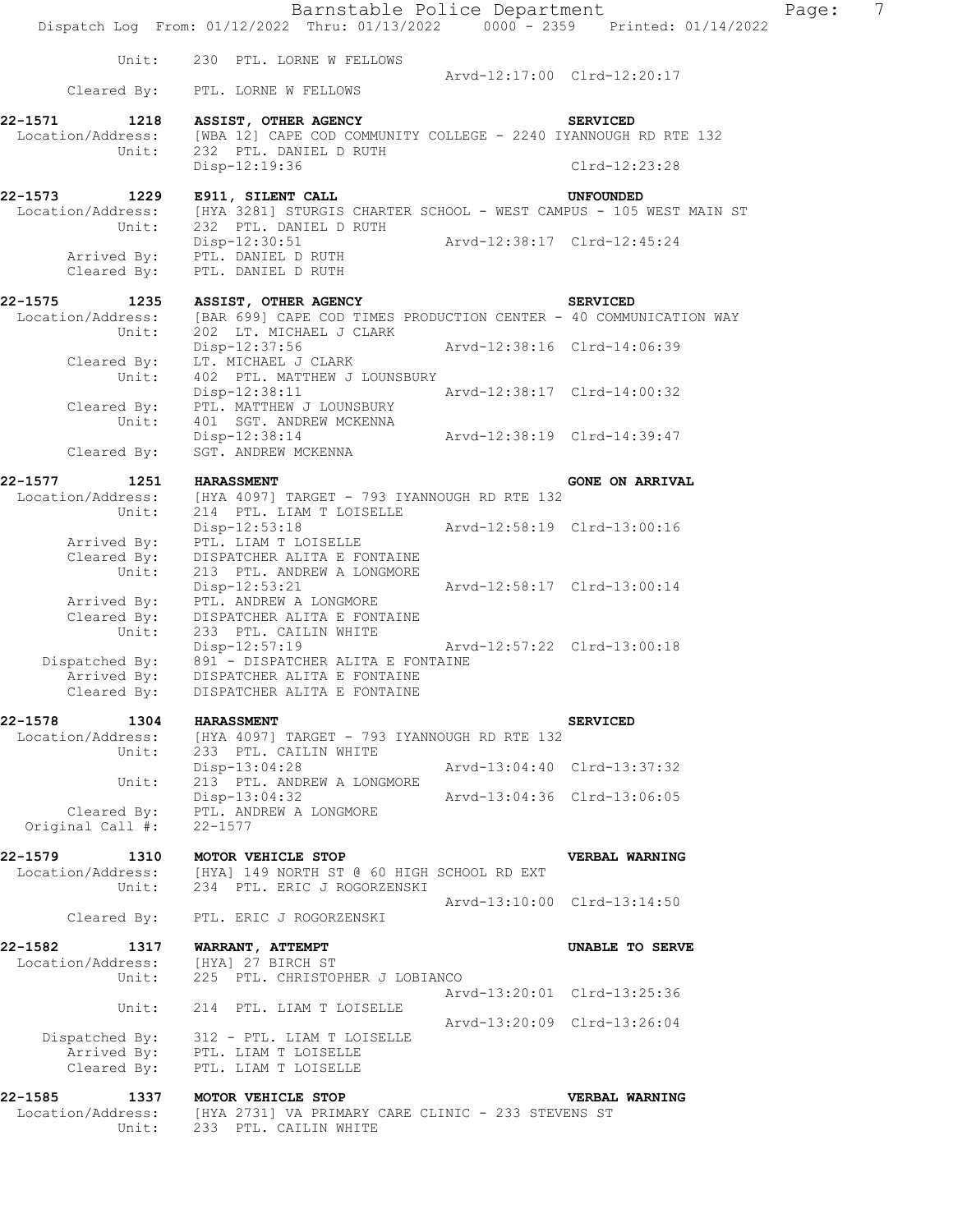Dispatch Log From: 01/12/2022 Thru: 01/13/2022 0000 - 2359 Printed: 01/14/2022

 Arvd-13:37:00 Clrd-13:39:59 **22-1586 1351 MOTOR VEHICLE STOP ADVISED**  Location/Address: [HYA] 104 CEDAR ST @ 88 IYANNOUGH RD RTE 28 Unit: 213 PTL. ANDREW A LONGMORE Arvd-13:51:00 Clrd-13:57:47 Cleared By: PTL. ANDREW A LONGMORE **22-1588 1403 MOTOR VEHICLE STOP ADVISED**<br>
Location/Address: [HYA 4140] Unit: 213 PTL. ANDREW A LONGMORE  $\begin{array}{r} \text{ADVISED} \\ \text{Unit:} \end{array}$  - 200 STEVEN [HYA 4140]  $-$  200 STEVENS ST 213 PTL. ANDREW A LONGMORE Arvd-14:03:00 Clrd-14:09:25 Cleared By: PTL. ANDREW A LONGMORE **22-1589 1409 LARCENY REPORT TAKEN**  Location/Address: [HYA 3627] 174 MAIN ST APT. K - 174 MAIN ST Apt. #K Unit: 213 PTL. ANDREW A LONGMORE Disp-14:09:59 Arvd-14:18:51 Clrd-14:48:05 Arrived By: PTL. ANDREW A LONGMORE Cleared By: PTL. ANDREW A LONGMORE Refer To Incident: 22-73-OF 22-1590 1411 SUMMONS, SERVE **SERVE SERVED IN HAND**  Location/Address: [HYA] 198 BRISTOL AVE Unit: 234 PTL. ERIC J ROGORZENSKI Arvd-14:13:36 Clrd-14:16:25 **22-1591 1419 ASSIST SERVICED**  Location/Address: [HYA] KIDDIIE KOLLEGE - 154 BEARSE'S WAY Unit: 235 SGT. EUGENE M DESRUISSEAUX Arvd-14:20:48 Clrd-14:30:21 **22-1592 1420 BUILDING CHECK SERVICED**  Location/Address: [HYA 103] BARNSTABLE MUNICIPAL AIRPORT - TERMINAL - 480 BARNSTABLE RD Unit: 215 PTL. EVAN M HAUSSMANN Arvd-14:20:00 Clrd-14:32:42 **22-1593 1420 TRAFFIC, ROAD HAZARD SERVICED**  Location/Address: [MAR] 3971 FALMOUTH RD RTE 28 @ 1094 PUTNAM AVE Unit: 229 PTL. MAXWELL S MORROW Disp-14:22:39 Clrd-14:26:37 Unit: 233 PTL. CAILIN WHITE Disp-14:26:34 Arvd-14:26:38 Clrd-14:30:46 **22-1597 1433 TRAFFIC, ENFORCEMENT ACTIVITY SERVICED**  Location/Address: [CEN] 1734 FALMOUTH RD RTE 28 @ 280 OLD STAGE RD Unit: 402 PTL. MATTHEW J LOUNSBURY Arvd-14:34:32 Clrd-14:41:25 **22-1598 1435 MOTOR VEHICLE STOP ADVISED**  Location/Address: [HYA] 185 WINTER ST @ 5 CHESTNUT ST Unit: 212 PTL. JOHN R GARDINER Arvd-14:35:00 Clrd-14:53:29 Cleared By: PTL. JOHN R GARDINER Unit: 234 PTL. ERIC J ROGORZENSKI Disp-14:35:39 Arvd-14:35:40 Clrd-14:44:41 Cleared By: PTL. ERIC J ROGORZENSKI Unit: 214 PTL. LIAM T LOISELLE Arvd-14:37:15 Clrd-14:45:28<br>312 - PTL. LIAM T LOISELLE Dispatched By: 312 - PTL. LIAM T LOISELLE Arrived By: PTL. LIAM T LOISELLE Cleared By: PTL. LIAM T LOISELLE **22-1599 1441 MOTOR VEHICLE STOP COMPLAINT/SUMMONS**  Location/Address: [CEN 192] BIG BROTHERS SISTERS OF CAPE COD - 1934 FALMOUTH RD RTE 28 Unit: 402 PTL. MATTHEW J LOUNSBURY Arvd-14:41:25 Clrd-15:11:33<br>22-61-AR Refer To Summons: Summons: BARROS, FLAVIO M Address: 67 SANTUIT POND RD MASHPEE, MA Age: 45<br>Charges: LOP LOAD UNSECURED/UNCOVERED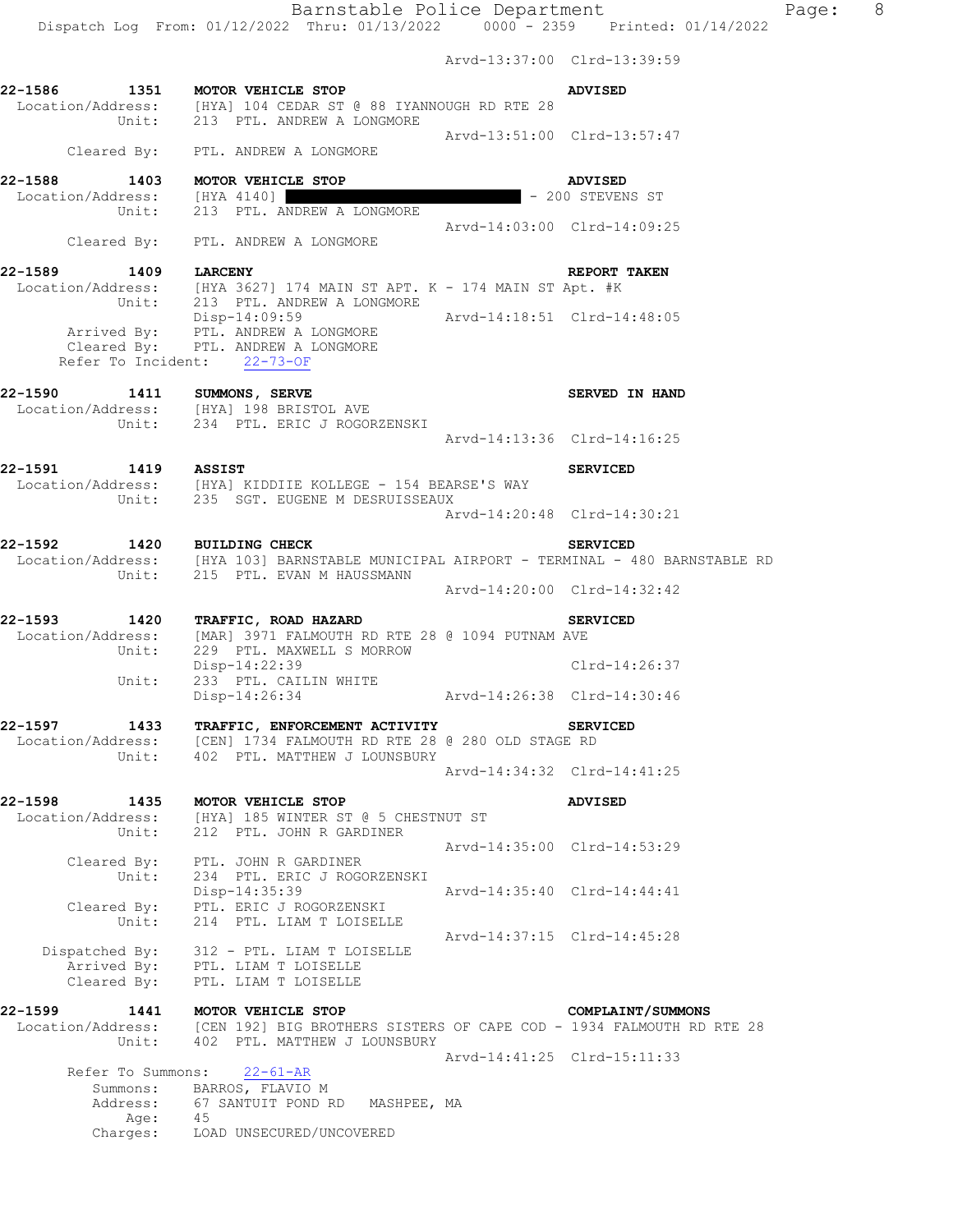Barnstable Police Department Page: 9 Dispatch Log From: 01/12/2022 Thru: 01/13/2022 0000 - 2359 Printed: 01/14/2022 UNLICENSED OPERATION OF MV INSPECTION/STICKER, NO **22-1601 1446 ASSAULT ADVISED**  Location/Address: [HYA 112] CAPE COD HOSPITAL - 27 PARK ST Unit: 232 PTL. DANIEL D RUTH Disp-14:56:01 Arvd-15:05:42 Clrd-15:46:38 Arrived By: PTL. DANIEL D RUTH Cleared By: PTL. DANIEL D RUTH **22-1600 1453 MOTOR VEHICLE STOP VERBAL WARNING**  Location/Address: [HYA] 390 FALMOUTH RD RTE 28 @ 5 GARDEN LN Unit: 214 PTL. LIAM T LOISELLE Arvd-14:53:00 Clrd-14:57:52 Unit: 234 PTL. ERIC J ROGORZENSKI Disp-14:55:42 Arvd-14:55:44 Clrd-14:57:53 **22-1603 1456 MOTOR VEHICLE, PRIVATE TOW SERVICED**  Location/Address: [HYA 2144] MASS DEPT OF REVENUE / CHILD SUPPORT - 1019 IYANNOUGH RD RTE 132 **22-1602 1457 MOTOR VEHICLE STOP VERBAL WARNING**  Location/Address: [WBA 11] BURGER KING - 2145 IYANNOUGH RD RTE 132 Unit: 237 PTL. CHRISTOPHER A BOTSFORD Arvd-14:57:00 Clrd-15:06:25 Cleared By: PTL. CHRISTOPHER A BOTSFORD **22-1605 1504 HARASSMENT ADVISED**  Location/Address: [HYA] 333 SCUDDER AVE Unit: FIELD1 SGT. TROY A PERRY Disp-15:06:13 Arvd-15:06:17 Clrd-15:06:57 **22-1607 1514 SUSPICIOUS, PERSON ADVISED**  Location/Address: [HYA] 111 BASSETT LN @ 112 STEVENS ST Unit: 225 PTL. CHRISTOPHER J LOBIANCO Arvd-15:14:00 Clrd-15:15:08<br>
Init: 234 PTL ERIC J BOGOBZENSKI 234 PTL. ERIC J ROGORZENSKI Disp-15:14:25 Clrd-15:15:04 **22-1609 1516 MOTOR VEHICLE STOP CITATION ISSUED**  Location/Address: [HYA] 750 WEST MAIN ST @ 9 PLEASANT PARK AVE Unit: 402 PTL. MATTHEW J LOUNSBURY Arvd-15:16:27 Clrd-15:26:12 **22-1610 1520 MOTOR VEHICLE STOP VERBAL WARNING**  Location/Address: [HYA 1247] CITIZENS BANK - 417 BARNSTABLE RD Unit: 214 PTL. LIAM T LOISELLE Arvd-15:20:00 Clrd-15:25:07 Cleared By: PTL. LIAM T LOISELLE **22-1611 1520 PROPERTY, FOUND SERVICED**  Location/Address: [HYA 3796] TROPICAL SMOOTHIE CAFE - 489 BEARSE'S WAY **22-1614 1600 FOLLOWUP PREV CASE SERVICED**  Location/Address: [HYA 2118] CUMBERLAND FARMS #2348 - 1171 IYANNOUGH RD RTE 132 Unit: 234 PTL. NICHOLAS P ATCHESON Arvd-16:00:33 Clrd-16:35:05 **22-1617 1631 BUILDING CHECK SERVICED**<br>Location/Address: [HYA 103] BARNSTABLE MUNICIPAL AIRPORT - TERMINAL - 4 [HYA 103] BARNSTABLE MUNICIPAL AIRPORT - TERMINAL - 480 BARNSTABLE RD Unit: 232 PTL. DANIEL D RUTH Arvd-16:31:00 Clrd-16:58:40 **22-1619 1641 ASSIST, OTHER AGENCY SERVICED**  Location/Address: [COT 437] CAPEWIDE ENTERPRISES LLC - 4507 FALMOUTH RD RTE 28<br>Unit: 234 PTL. NICHOLAS P ATCHESON 234 PTL. NICHOLAS P ATCHESON Disp-16:45:49 Clrd-16:50:31 Unit: 230 PTL. JACOB M WHITE Disp-16:47:08 Enrt-16:47:08 Arvd-16:50:31 Clrd-16:50:34 Dispatched By: 305 - PTL. JACOB M WHITE Enroute By: PTL. JACOB M WHITE

Arrived By: PTL. JACOB M WHITE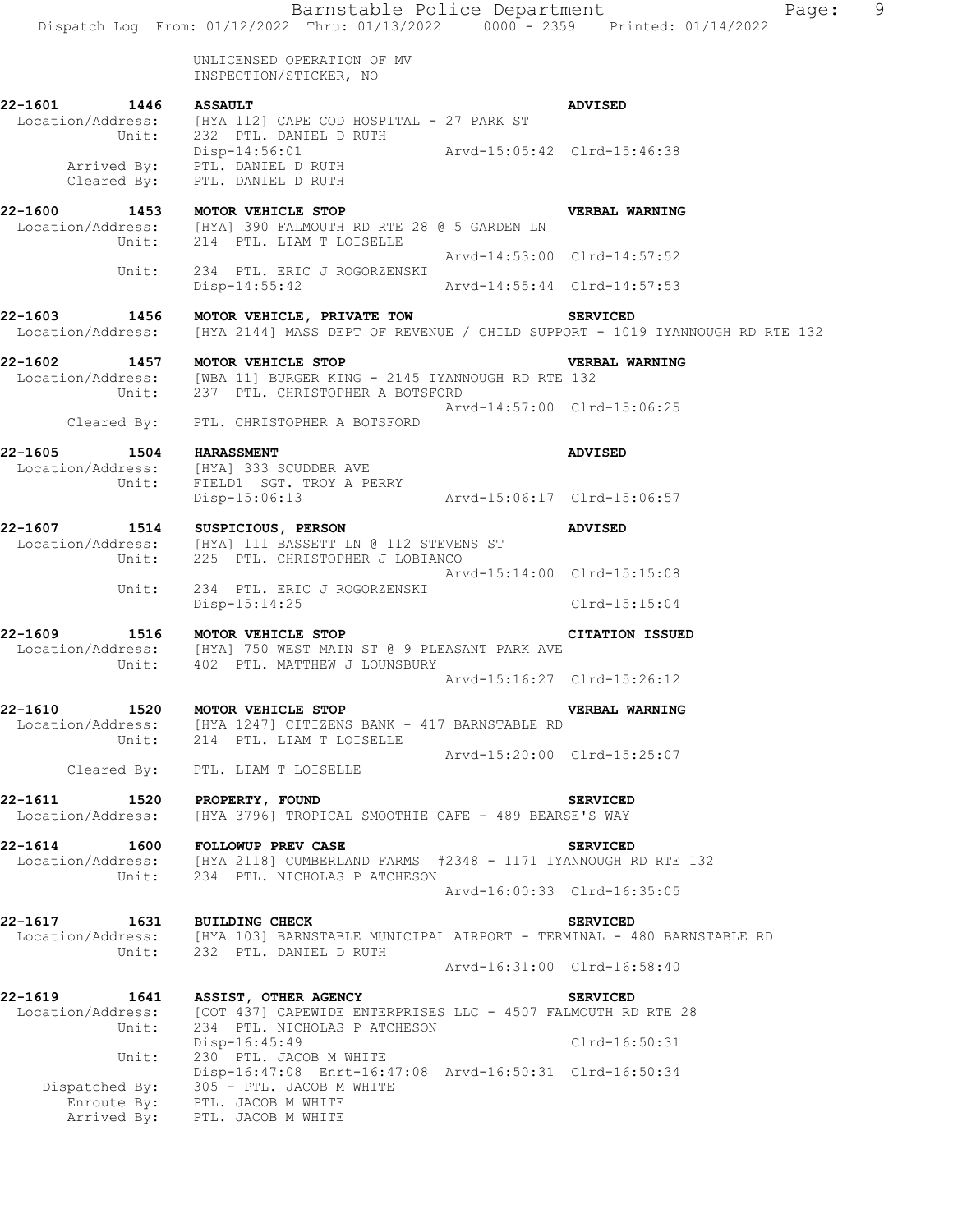|                                                                | Dispatch Log From: 01/12/2022 Thru: 01/13/2022 0000 - 2359 Printed: 01/14/2022                                                                         |                             | Barnstable Police Department | Page: 10 |  |
|----------------------------------------------------------------|--------------------------------------------------------------------------------------------------------------------------------------------------------|-----------------------------|------------------------------|----------|--|
|                                                                | 22-1620 1648 DISTURBANCE, NOISE<br>Location/Address: [CEN] 43 CHURCH HILL RD @ 279 SOUTH MAIN ST<br>Unit: 230 PTL. JACOB M WHITE                       |                             | <b>UNFOUNDED</b>             |          |  |
|                                                                | Disp-16:54:16<br>Arvd-17:02:39 Clrd-17:07:18<br>Cleared By: PTL. JACOB M WHITE<br>Cleared By: PTL. JACOB M WHITE                                       |                             |                              |          |  |
|                                                                | 22-1621 1652 ACCIDENT, HIT & RUN<br>Location/Address: [WBA 9] MID CAPE SERVICE MOBIL MART - 2155 IYANNOUGH RD RTE 132<br>Unit: 229 PTL. KURT LARIVIERE |                             | REPORT TAKEN                 |          |  |
|                                                                | Disp-16:53:50<br>Arvd-17:06:14 Clrd-17:27:47<br>Arrived By: PTL. KURT LARIVIERE<br>Refer To Accident: 22-30-AC                                         |                             |                              |          |  |
|                                                                | 22-1622 1654 ANIMALS, HUNTERS<br>Location/Address: [OST 53] WIANNO CLUB / MAIN CLUBHOUSE - 107 SEA VIEW AVE                                            |                             |                              |          |  |
| Refer To Incident: 22-75-OF                                    | 22-1623 1659 FRAUD/FORG, FRAUD<br>Location/Address: [HYA] 44 NAUTICAL WAY<br>                                                                          |                             |                              |          |  |
| 22-1625 1702 FOLLOW UP                                         | Location/Address: [HYA] 108 MITCHELL'S WAY                                                                                                             |                             | <b>SERVICED</b>              |          |  |
|                                                                | Unit: 213 PTL. DENISE A BALDNER<br>Disp-17:03:10 Arvd-17:03:13 Clrd-17:32:19<br>Cleared By: PTL. DENISE A BALDNER                                      |                             |                              |          |  |
|                                                                | 22-1626 1704 ASSIST, OTHER AGENCY<br>Location/Address: [HYA] WALTON AVE<br>Unit: 231 PTL. SPENCER L JACKSON                                            |                             | <b>SERVICED</b>              |          |  |
|                                                                |                                                                                                                                                        | Arvd-17:04:50 Clrd-17:11:30 |                              |          |  |
|                                                                | 22-1627 1713 ASSIST, OTHER AGENCY<br>Location/Address: [HYA 537] PARK SQUARE VILLAGE - 156 MAIN ST<br>Unit: 212 PTL. KEVIN R MCNAMARA                  |                             | <b>SERVICED</b>              |          |  |
|                                                                | Disp-17:14:03 Arvd-17:17:30 Clrd-17:18:26<br>Cleared By: PTL. KEVIN R MCNAMARA                                                                         |                             |                              |          |  |
|                                                                | 22-1629 1729 MOTOR VEHICLE STOP<br>Location/Address: [HYA] 100 SCHOOL ST @ 34 SOUTH ST<br>Unit: 212 PTL. KEVIN R MCNAMARA                              |                             | VERBAL WARNING               |          |  |
|                                                                | Cleared By: PTL. KEVIN R MCNAMARA                                                                                                                      | Arvd-17:29:00 Clrd-17:39:27 |                              |          |  |
| 22-1633<br>1814<br>Location/Address:<br>Unit:                  | TRAFFIC, ENFORCEMENT ACTIVITY<br>[HYA] 389 MEGAN RD @ 244 MITCHELL'S WAY<br>213 PTL. DENISE A BALDNER                                                  |                             | <b>SERVICED</b>              |          |  |
|                                                                |                                                                                                                                                        |                             | Arvd-18:14:30 Clrd-18:30:06  |          |  |
| 22-1634<br>1828<br>Location/Address:<br>Unit:                  | <b>ASSAULT</b><br>[HYA] 5 ATTUCKS LN @ 177 INDEPENDENCE DR<br>212 PTL. KEVIN R MCNAMARA                                                                |                             | <b>ARREST MADE</b>           |          |  |
| Dispatched By:<br>Arrived By:<br>Cleared By:                   | Disp-18:31:20<br>871 - DISPATCHER RYAN J MCNALLY<br>DISPATCHER RYAN J MCNALLY<br>DISPATCHER RYAN J MCNALLY                                             | Arvd-18:33:18 Clrd-20:38:24 |                              |          |  |
| Unit:<br>Dispatched By:<br>Arrived By:<br>Cleared By:          | 213 PTL. DENISE A BALDNER<br>Disp-18:31:23<br>871 - DISPATCHER RYAN J MCNALLY<br>PTL. DENISE A BALDNER<br>PTL. DENISE A BALDNER                        | Arvd-18:34:53 Clrd-19:19:56 |                              |          |  |
| Unit:<br>Dispatched By:<br>Arrived By:<br>Cleared By:<br>Unit: | 211 SGT. ROBERT E BITINAS<br>266 - SGT. ROBERT E BITINAS<br>SGT. ROBERT E BITINAS<br>SGT. ROBERT E BITINAS<br>223 PTL. MARCUS B CUNNINGHAM             |                             | Arvd-18:37:36 Clrd-21:48:26  |          |  |
| Dispatched By:<br>Arrived By:<br>Cleared By:                   | 318 - PTL. MARCUS B CUNNINGHAM<br>PTL. MARCUS B CUNNINGHAM<br>PTL. MARCUS B CUNNINGHAM                                                                 |                             | Arvd-18:50:28 Clrd-19:21:47  |          |  |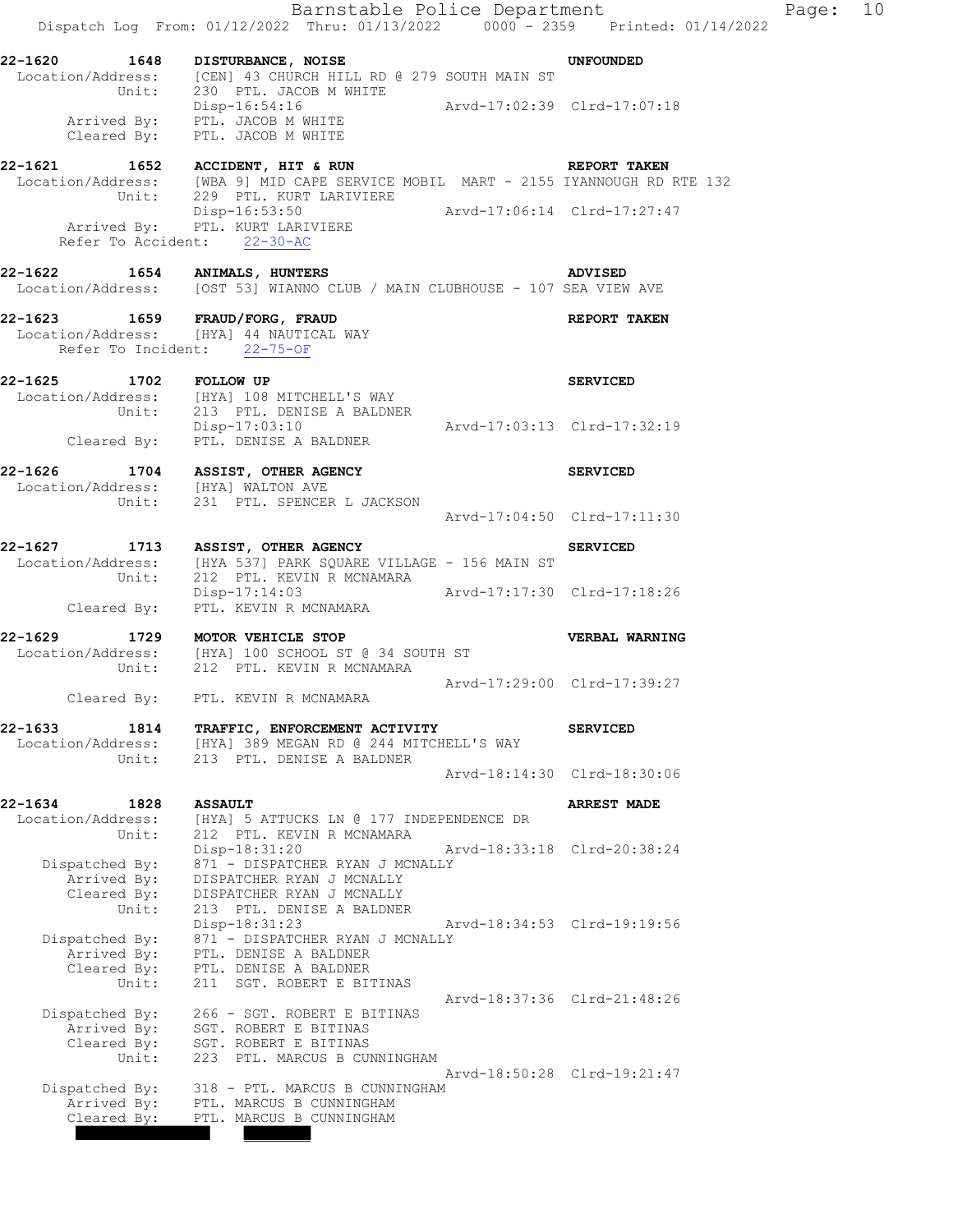| 22-1635                              | 1837 BUILDING CHECK<br>Location/Address: [HYA 103] BARNSTABLE MUNICIPAL AIRPORT - TERMINAL - 480 BARNSTABLE RD                |                             | <b>SERVICED</b>             |
|--------------------------------------|-------------------------------------------------------------------------------------------------------------------------------|-----------------------------|-----------------------------|
| Unit:                                | 232 PTL. DANIEL D RUTH                                                                                                        | Arvd-18:37:00 Clrd-18:58:23 |                             |
| 22-1636<br>1919<br>Location/Address: | TRAFFIC, PARKING VIOL<br>[HYA 3247] GATEWAY DENTAL PRACTICE - 269 BARNSTABLE RD                                               |                             | <b>ADVISED</b>              |
| 22-1637                              | 1951<br>ASSIST, OTHER AGENCY                                                                                                  |                             | REPORT TAKEN                |
| Unit:                                | Location/Address: [BAR 833] VILLAGE GREEN APARTMENTS - 767 INDEPENDENCE DR Apt. #B<br>213 PTL. DENISE A BALDNER               |                             |                             |
|                                      | Disp-19:53:44<br>Arrived By: PTL. DENISE A BALDNER<br>Cleared By: PTL. DENISE A BALDNER                                       |                             | Arvd-19:58:51 Clrd-20:17:09 |
|                                      | Unit: 232 PTL. DANIEL D RUTH<br>Disp-19:53:48<br>Arrived By: PTL. DANIEL D RUTH                                               | Arvd-19:57:32 Clrd-20:18:43 |                             |
| Cleared By:                          | PTL. DANIEL D RUTH<br>Refer To Incident: 22-76-OF                                                                             |                             |                             |
| 22-1638                              | 2000 ACCIDENT, PROPERTY DAMAGE                                                                                                |                             | <b>REPORT TAKEN</b>         |
| Unit:                                | Location/Address: [MAR] 950 OSTERVILLE W BARNSTABLE RD @ 940 LUMBERT MILL RD<br>234 PTL. NICHOLAS P ATCHESON<br>Disp-20:01:43 |                             | Arvd-20:07:27 Clrd-20:53:55 |
|                                      | Arrived By: PTL. NICHOLAS P ATCHESON<br>Cleared By: PTL. NICHOLAS P ATCHESON                                                  |                             |                             |
| Unit:                                | 210 SGT. THOMAS J BIRD<br>Disp-20:13:14 Enrt-20:13:14 Arvd-20:13:18 Clrd-20:14:45                                             |                             |                             |
|                                      | Dispatched By: 188 - SGT. THOMAS J BIRD<br>Enroute By: SGT. THOMAS J BIRD                                                     |                             |                             |
|                                      | Arrived By: SGT. THOMAS J BIRD<br>Cleared By: SGT. THOMAS J BIRD                                                              |                             |                             |
|                                      | Refer To Accident: 22-31-AC                                                                                                   |                             |                             |
| 22-1644<br>2143                      | SUSPICIOUS, ACTIVITY<br>Location/Address: [HYA 124] BARNSTABLE POLICE DEPARTMENT - 1200 PHINNEY'S LN                          |                             | <b>SERVICED</b>             |
|                                      | 22-1646 2147 MOTOR VEHICLE STOP                                                                                               |                             | VERBAL WARNING              |
| Location/Address:<br>Unit:           | [HYA] 1 BARNSTABLE RD @ 332 MAIN ST<br>251 PTL. NOLAN R O'MELIA                                                               |                             |                             |
|                                      | Cleared By: PTL. NOLAN R O'MELIA                                                                                              |                             | Arvd-21:47:00 Clrd-21:51:10 |
| 22-1651                              | 2231 E911, HANGUP                                                                                                             |                             | <b>ADVISED</b>              |
| Location/Address:<br>Unit:           | [HYA] 53 CAMP ST Apt. #A<br>213 PTL. DENISE A BALDNER<br>Disp-22:34:42                                                        |                             | Arvd-22:37:41 Clrd-22:49:10 |
| Arrived By:<br>Unit:                 | PTL. DENISE A BALDNER<br>Cleared By: PTL. DENISE A BALDNER<br>223 PTL. MARCUS B CUNNINGHAM                                    |                             |                             |
| Cleared By:                          | Disp-22:34:47<br>Arrived By: PTL. MARCUS B CUNNINGHAM<br>PTL. MARCUS B CUNNINGHAM                                             |                             | Arvd-22:36:48 Clrd-22:50:08 |
| Unit:                                | 211 SGT. ROBERT E BITINAS                                                                                                     |                             | Arvd-22:40:34 Clrd-22:48:30 |
| Cleared By:                          | Dispatched By: 266 - SGT. ROBERT E BITINAS<br>Arrived By: SGT. ROBERT E BITINAS<br>SGT. ROBERT E BITINAS                      |                             |                             |
| 22-1652<br>2241                      | ACCIDENT, HIT & RUN                                                                                                           |                             | REPORT TAKEN                |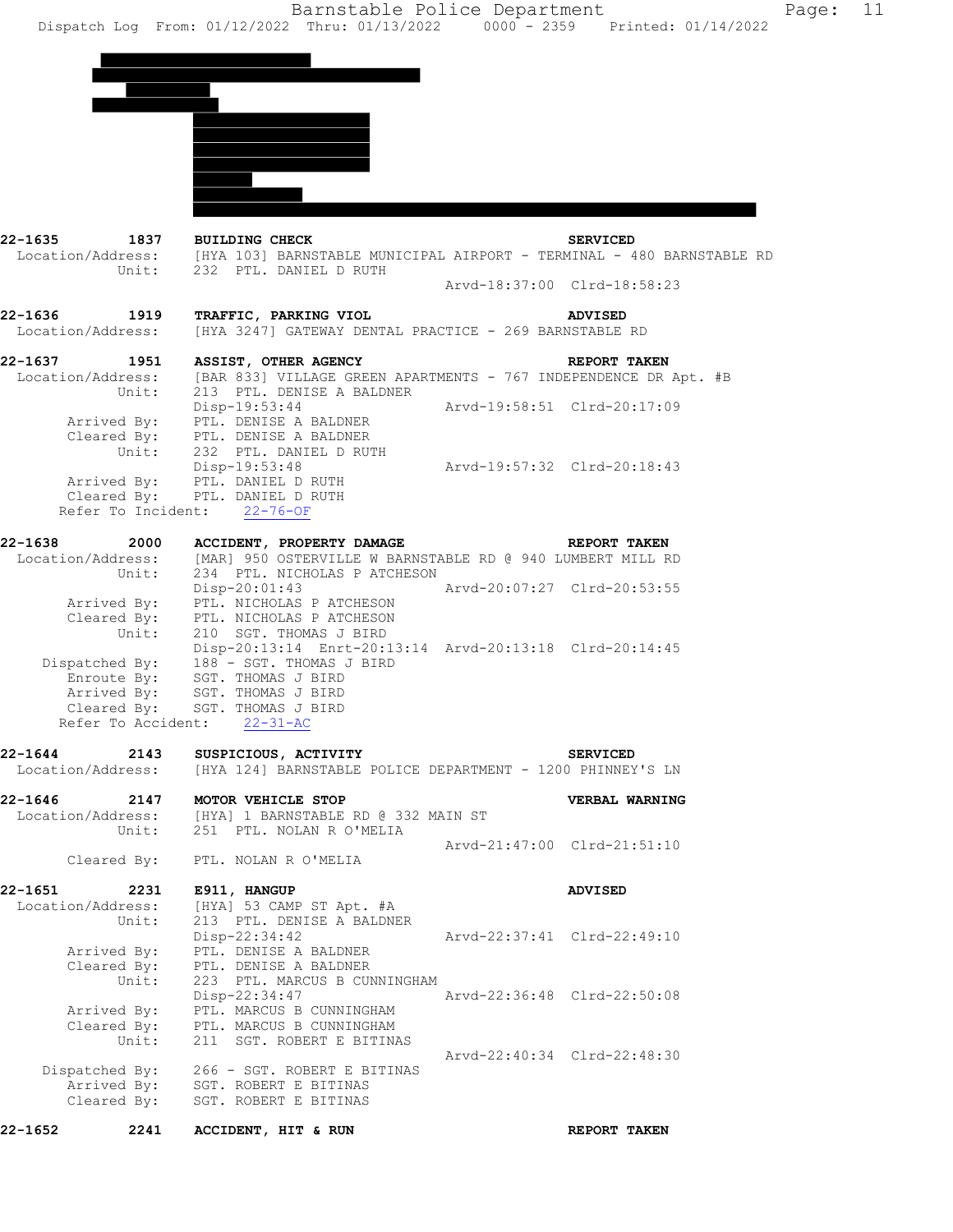Arvd-23:59:00 Clrd-01/13/2022 @ 00:06:29 Cleared By: PTL. NATALIE A FACHADA Unit: 229 PTL. NELSON J SOUVE<br>Disp-00:00:07 Disp-00:00:07 Arvd-00:00:09 Clrd-01/13/2022 @ 00:07:15 Cleared By: PTL. NELSON J SOUVE

## **For Date: 01/13/2022 - Thursday**

| 22-1655<br>0003<br>Location/Address:                                 | PROPERTY, LOST<br>[CEN 4] CRAIGVILLE BEACH - 997 CRAIGVILLE BEACH RD                                                                                                |                             | <b>ADVISED</b>              |
|----------------------------------------------------------------------|---------------------------------------------------------------------------------------------------------------------------------------------------------------------|-----------------------------|-----------------------------|
| 22-1657<br>0013<br>Location:                                         | MOTOR VEHICLE STOP<br>[HYA 1368] AIRPORT ROTARY                                                                                                                     |                             | <b>ADVISED</b>              |
| Unit:                                                                | 238 PTL. JOHN R GARDINER                                                                                                                                            | Arvd-00:13:00 Clrd-00:35:10 |                             |
| Cleared By:<br>Unit:<br>Cleared By:                                  | PTL. JOHN R GARDINER<br>225 PTL. ERIC J ROGORZENSKI<br>Disp-00:14:10<br>PTL. ERIC J ROGORZENSKI                                                                     |                             | Arvd-00:14:12 Clrd-00:34:29 |
| Unit:                                                                | 233 PTL. MARCUS B CUNNINGHAM                                                                                                                                        |                             | Arvd-00:14:43 Clrd-00:31:38 |
| Dispatched By:<br>Arrived By:<br>Cleared By:<br>Unit:                | 318 - PTL. MARCUS B CUNNINGHAM<br>PTL. MARCUS B CUNNINGHAM<br>PTL. MARCUS B CUNNINGHAM<br>213 PTL. NATALIE A FACHADA                                                |                             |                             |
| Dispatched By:<br>Enroute By:<br>Arrived By:<br>Cleared By:<br>Unit: | Disp-00:15:34 Enrt-00:15:35<br>325 - PTL. NATALIE A FACHADA<br>PTL. NATALIE A FACHADA<br>PTL. NATALIE A FACHADA<br>PTL. NATALIE A FACHADA<br>210 SGT. BRIAN M JONES |                             | Arvd-00:32:28 Clrd-00:32:30 |
| Dispatched By:<br>Arrived By:<br>Cleared By:                         | 290 - SGT. BRIAN M JONES<br>SGT. BRIAN M JONES<br>SGT. BRIAN M JONES                                                                                                |                             | Arvd-00:25:09 Clrd-00:34:07 |
| 22-1659<br>0017                                                      | <b>HARASSMENT</b>                                                                                                                                                   |                             | <b>ADVISED</b>              |
| Location/Address:                                                    | [HYA] 17 HIGH SCHOOL RD                                                                                                                                             |                             |                             |
| 22-1658<br>0018<br>Location/Address:<br>Unit:                        | MOTOR VEHICLE STOP<br>[WYA 1] BAKER'S SQUARE - WEST YARMOUTH - MAIN Apt. #ST<br>237 PTL. THOMAS M FULLAM                                                            |                             | <b>ADVISED</b>              |
| Cleared By:<br>Unit:                                                 | PTL. THOMAS M FULLAM<br>212 PTL. JIAN C BARCELO                                                                                                                     |                             | Arvd-00:18:00 Clrd-00:31:50 |
| Dispatched By:<br>Arrived By:<br>Cleared By:                         | 308 - PTL. JIAN C BARCELO<br>PTL. JIAN C BARCELO<br>PTL. JIAN C BARCELO                                                                                             | Arvd-00:22:32 Clrd-00:24:48 |                             |
| 22-1661<br>0026                                                      | MOTOR VEHICLE STOP                                                                                                                                                  |                             | <b>ADVISED</b>              |
| Location/Address:<br>Unit:                                           | [HYA] 210 SPRING ST @ 332 IYANNOUGH RD RTE 28<br>212 PTL. JIAN C BARCELO                                                                                            | Arvd-00:26:00 Clrd-00:29:04 |                             |
| Cleared By:<br>Unit:                                                 | PTL. JIAN C BARCELO<br>214 PTL. KRISTINA M GUSTAFSON                                                                                                                |                             |                             |
| Arrived By:<br>Cleared By:                                           | Dispatched By: 322 - PTL. KRISTINA M GUSTAFSON<br>PTL. KRISTINA M GUSTAFSON<br>PTL. KRISTINA M GUSTAFSON                                                            |                             | Arvd-00:27:21 Clrd-00:27:34 |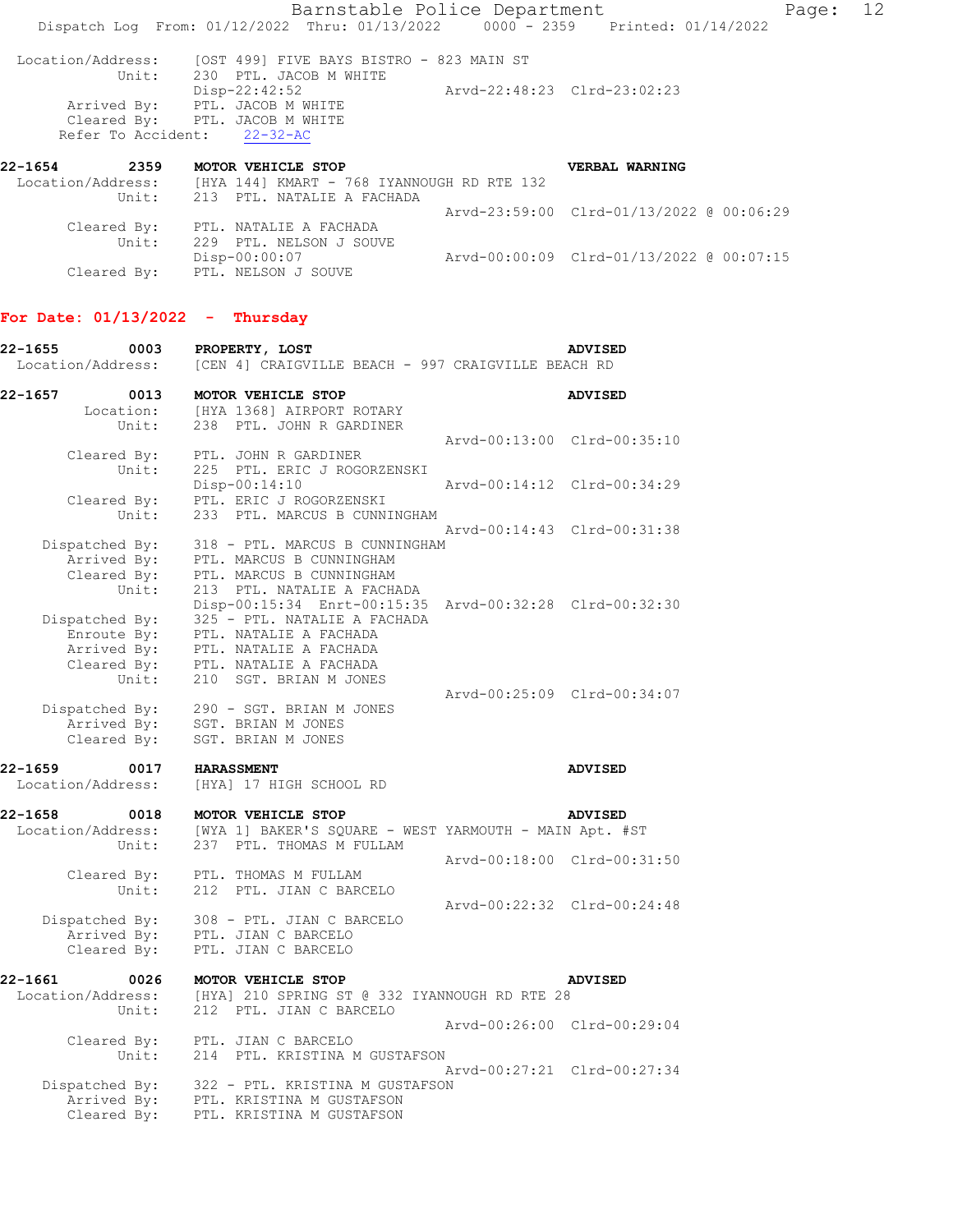**22-1662 0042 MOTOR VEHICLE STOP VERBAL WARNING**  Location/Address: [HYA] 1 GENERAL PATTON DR @ 350 BEARSE'S WAY Unit: 251 PTL. NOLAN R O'MELIA Arvd-00:42:00 Clrd-00:51:59 Cleared By: PTL. NOLAN R O'MELIA Unit: 213 PTL. NATALIE A FACHADA Disp-00:44:18 Enrt-00:44:18 Arvd-00:45:35 Clrd-00:47:32 Dispatched By: 325 - PTL. NATALIE A FACHADA Enroute By: PTL. NATALIE A FACHADA Arrived By: PTL. NATALIE A FACHADA Cleared By: PTL. NATALIE A FACHADA Unit: 237 PTL. THOMAS M FULLAM Arvd-00:45:07 Clrd-00:51:55 Dispatched By: 319 - PTL. THOMAS M FULLAM Arrived By: PTL. THOMAS M FULLAM Cleared By: PTL. THOMAS M FULLAM **22-1664** 0057 SUSPICIOUS, MOTOR VEHICLE SERVICED SERVICED Location/Address: [HYA 13] NORTH STREET PARKING LOT - NORTH ST Unit: 237 PTL. THOMAS M FULLAM Arvd-00:57:00 Clrd-01:06:55 Cleared By: DISPATCHER TYLA BERBIG Unit: 212 PTL. JIAN C BARCELO Disp-00:58:03 Arvd-00:58:06 Clrd-01:00:44<br>Cleared By: PTL. JIAN C BARCELO PTL. JIAN C BARCELO **22-1665 0104 SUSPICIOUS, MOTOR VEHICLE VERBAL WARNING**  Location/Address: [HYA 144] KMART - 768 IYANNOUGH RD RTE 132 Unit: 213 PTL. NATALIE A FACHADA Arvd-01:04:00 Clrd-01:06:08 Cleared By: PTL. NATALIE A FACHADA Unit: 232 PTL. OWEN J MURRAY Disp-01:05:21 Arvd-01:05:25 Clrd-01:06:03 Cleared By: PTL. OWEN J MURRAY **22-1667 0122 ALARM, COMMERCIAL ALARM - FALSE**  Location/Address: [HYA 2798] KOBI HOUSE - 489 BEARSE'S WAY Apt. #A2<br>Unit: 234 PTL. KRISTINA M GUSTAFSON 234 PTL. KRISTINA M GUSTAFSON<br>Disp-01:23:44 A Arvd-01:26:33 Clrd-01:28:55 Arrived By: PTL. KRISTINA M GUSTAFSON Cleared By: PTL. KRISTINA M GUSTAFSON **22-1668 0123 SUSPICIOUS, PERSON ARREST MADE**  Location/Address: [WYA 1] BAKER'S SQUARE - WEST YARMOUTH - MAIN Apt. #ST Unit: 233 PTL. MARCUS B CUNNINGHAM Arvd-01:23:00 Clrd-02:49:02 Cleared By: PTL. MARCUS B CUNNINGHAM Unit: 238 PTL. JOHN R GARDINER Disp-01:24:06 Arvd-01:24:08 Clrd-02:08:01 Cleared By: DISPATCHER TYLA BERBIG Unit: 225 PTL. ERIC J ROGORZENSKI Arvd-01:36:24 Clrd-02:07:00 Dispatched By: 317 - PTL. ERIC J ROGORZENSKI Arrived By: PTL. ERIC J ROGORZENSKI Cleared By: DISPATCHER TYLA BERBIG Unit: 251 PTL. NOLAN R O'MELIA Arvd-01:37:04 Clrd-02:20:01 Dispatched By: 292 - PTL. NOLAN R O'MELIA Arrived By: PTL. NOLAN R O'MELIA Cleared By: PTL. NOLAN R O'MELIA<br>Unit: 234 PTL. KRISTINA M 234 PTL. KRISTINA M GUSTAFSON<br>Disp-02:05:34 1 Disp-02:05:34 Arvd-02:05:55 Clrd-02:07:52 Dispatched By: 897 - DISPATCHER TYLA BERBIG Arrived By: DISPATCHER TYLA BERBIG Cleared By: DISPATCHER TYLA BERBIG Unit: 230 PTL. JONATHAN D MOORE<br>Disp-02:06:00 Disp-02:06:00 Arvd-02:06:02 Clrd-02:06:41 Dispatched By: 897 - DISPATCHER TYLA BERBIG Arrived By: DISPATCHER TYLA BERBIG Cleared By: DISPATCHER TYLA BERBIG<br>Unit: 234 PTL. KRISTINA M GU 234 PTL. KRISTINA M GUSTAFSON<br>Disp-02:15:55 P Disp-02:15:55 Arvd-02:15:59 Clrd-02:33:47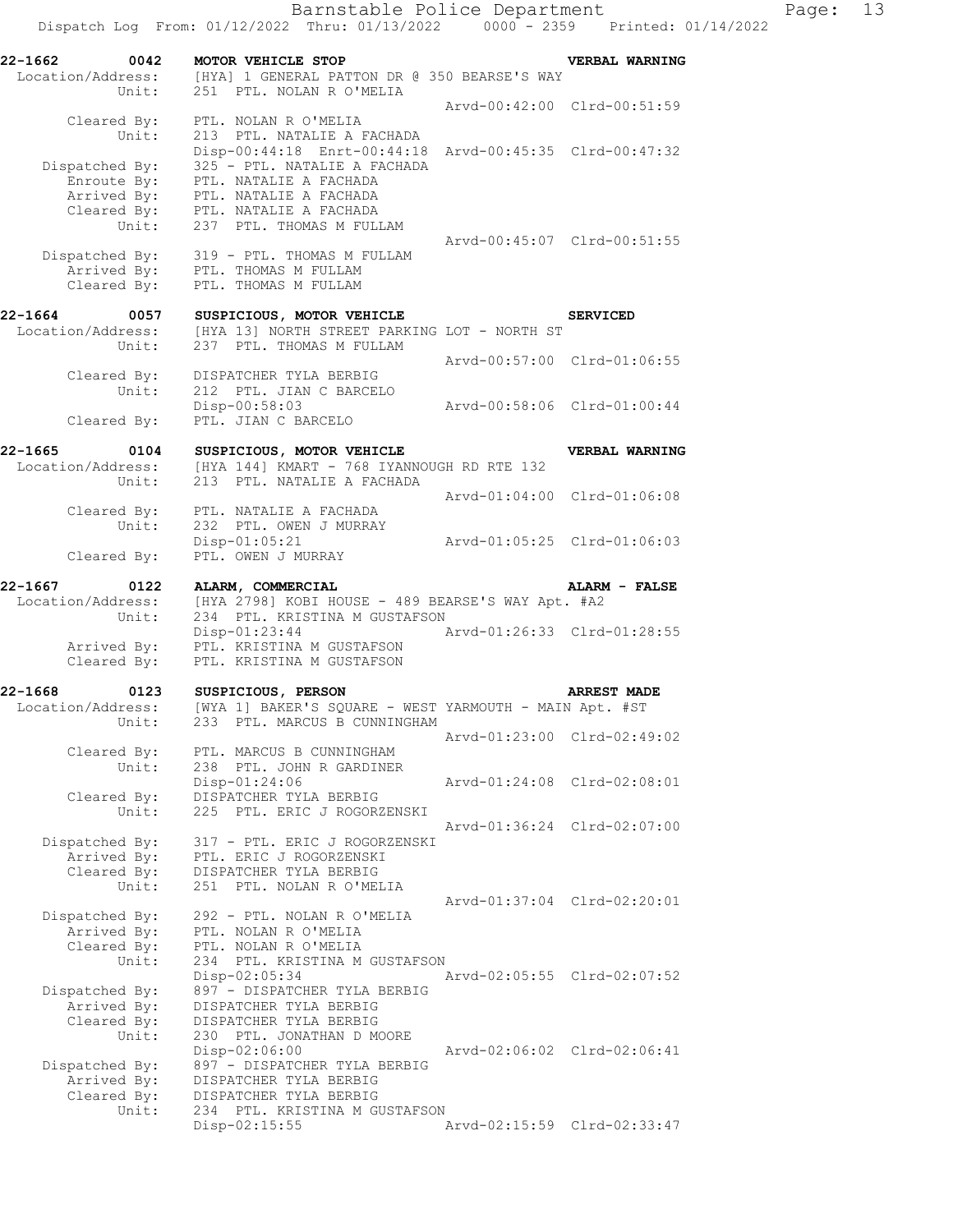Barnstable Police Department Page: 14 Dispatch Log From: 01/12/2022 Thru: 01/13/2022 0000 - 2359 Printed: 01/14/2022 Dispatched By: 897 - DISPATCHER TYLA BERBIG Arrived By: DISPATCHER TYLA BERBIG Cleared By: PTL. KRISTINA M GUSTAFSON Refer To Arrest: 22-63-AR Arrest: HUNTINGTON, SAMUEL EDWIN Address: 16 MAYFLOWER LAN SOUTH YARMOUTH, MA Age: 38 Charges: DEF WARR/2125CR001898/BPD/THREAT TO COMMIT CRIME DEF WARR/2125CR001447/YPD/SUSP LICENSE DEF WARR/2025CR001806/YPD/ABPO, AB AMBULANCE PERSONNEL **22-1669 0125 SUSPICIOUS, PERSON ADVISED**  Location/Address: [HYA] 6 PEARL ST @ 390 MAIN ST Unit: 237 PTL. THOMAS M FULLAM Arvd-01:25:00 Clrd-01:37:05 Cleared By: PTL. THOMAS M FULLAM Unit: 232 PTL. OWEN J MURRAY Disp-01:28:44 Enrt-01:28:44 Arvd-01:30:18 Clrd-01:31:18 Dispatched By: 320 - PTL. OWEN J MURRAY Enroute By: PTL. OWEN J MURRAY<br>Arrived By: PTL. OWEN J MURRAY<br>Cleared By: PTL. OWEN J MURRAY PTL. OWEN J MURRAY PTL. OWEN J MURRAY **22-1671 0138 ASSIST SERVICED**  Location/Address: [HYA] 35 PLEASANT ST **22-1675 0207 MOTOR VEHICLE STOP ADVISED**  Location/Address: [HYA] 33 CROSS ST @ 83 HIGH SCHOOL RD Unit: 225 PTL. ERIC J ROGORZENSKI Arvd-02:07:00 Clrd-02:13:30 Unit: 238 PTL. JOHN R GARDINER Arvd-02:08:36 Clrd-02:13:34 Dispatched By: 314 - PTL. JOHN R GARDINER<br>Arrived By: PTL. JOHN R GARDINER PTL. JOHN R GARDINER **22-1678 0240 MOTOR VEHICLE STOP ADVISED**  Location/Address: [MAR] CINDERELLA TER Unit: 229 PTL. NELSON J SOUVE Arvd-02:40:00 Clrd-02:43:41 Unit: 236 PTL. TRAVIS M BROWN Disp-02:43:25 Enrt-02:43:25 Clrd-02:43:41 Dispatched By: 289 - PTL. TRAVIS M BROWN Enroute By: PTL. TRAVIS M BROWN Cleared By: PTL. TRAVIS M BROWN **22-1681 0315 MOTOR VEHICLE STOP CITATION ISSUED**  [CEN 1979] GARRETTS FAMILY MARKET - 1617 FALMOUTH RD RTE 28 Location/Address: [CEN 1979] GARRETTS FAMILY<br>Unit: 238 PTL. JOHN R GARDINER Arvd-03:15:00 Clrd-03:34:53 Cleared By: PTL. JOHN R GARDINER **22-1682 0554 BUILDING CHECK SERVICED**<br>Location/Address: [HYA 2878] TD BANK - 226 FALMOUTH RD RTE 28 Location/Address: [HYA 2878] TD BANK - 226 FALMOUTH RD RTE 28 Unit: 232 PTL. OWEN J MURRAY Disp-05:55:57 Arvd-05:59:59 Clrd-06:10:14 Arrived By: PTL. OWEN J MURRAY Cleared By: PTL. OWEN J MURRAY Unit: 210 SGT. BRIAN M JONES Disp-05:58:26 Enrt-05:58:26 Arvd-05:59:20 Clrd-06:06:43 Dispatched By: 290 - SGT. BRIAN M JONES Enroute By: SGT. BRIAN M JONES Arrived By: SGT. BRIAN M JONES Cleared By: SGT. BRIAN M JONES **22-1684 0640 BUILDING CHECK SERVICED**  Location/Address: [HYA 103] BARNSTABLE MUNICIPAL AIRPORT - TERMINAL - 480 BARNSTABLE RD Unit: 238 PTL. JOHN R GARDINER Arvd-06:40:00 Clrd-07:32:19 **22-1685 0645 TRAFFIC, ENFORCEMENT ACTIVITY SERVICED**  Location/Address: [HYA 734] MAINS'L, THE - 535 OCEAN ST Unit: 234 PTL. KRISTINA M GUSTAFSON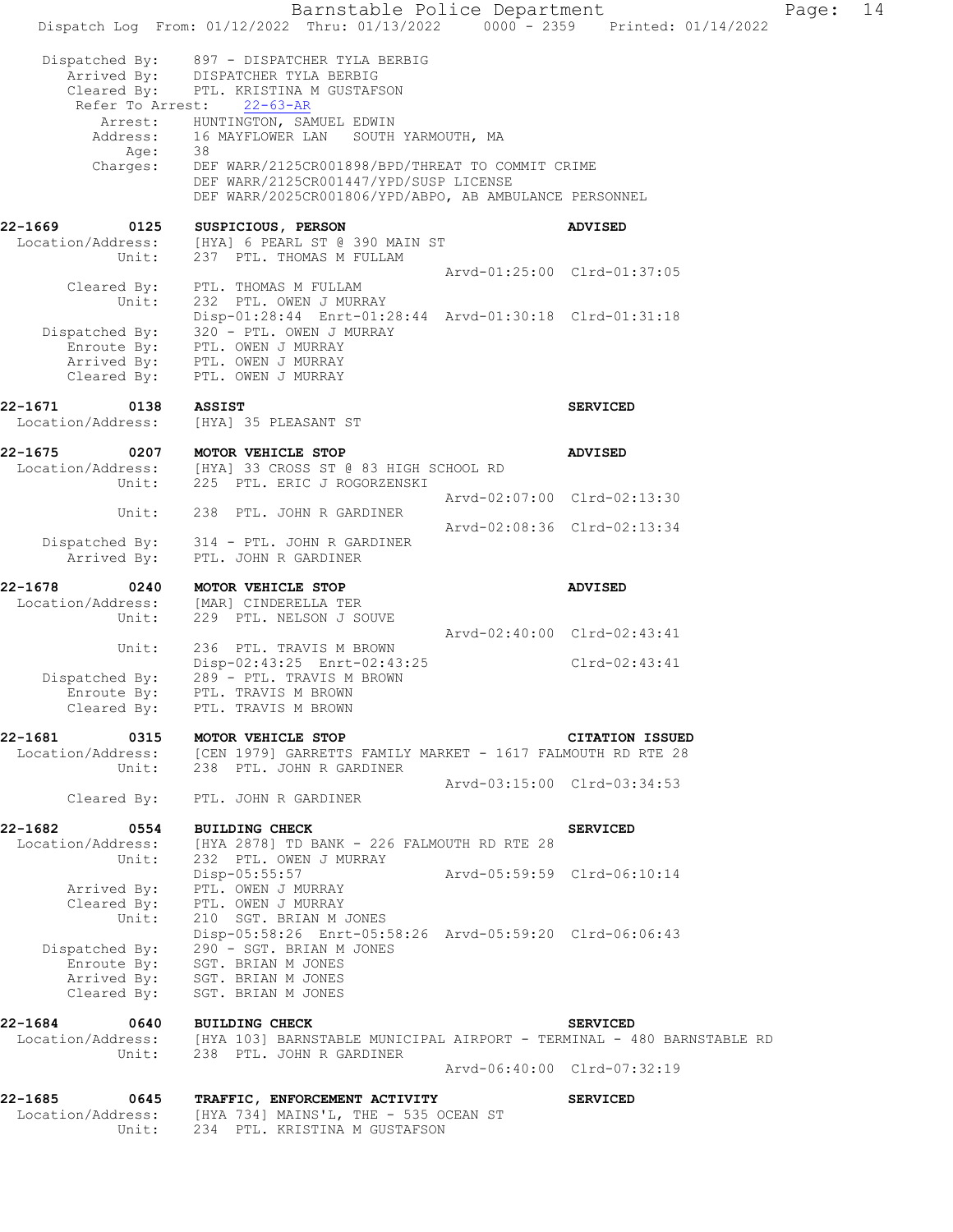Dispatch Log From: 01/12/2022 Thru: 01/13/2022 0000 - 2359 Printed: 01/14/2022

 Arvd-06:46:03 Clrd-07:01:47 **22-1686 0656 TRAFFIC, ENFORCEMENT ACTIVITY SERVICED**  Location/Address: [HYA] 120 CENTER ST @ 4 RIDGEWOOD AVE Unit: 210 SGT. BRIAN M JONES Arvd-06:56:45 Clrd-07:15:32 **22-1690 0700 TRAFFIC, ENFORCEMENT ACTIVITY SERVICED**  Location/Address: [HYA] OCEAN ST Unit: 213 PTL. NATALIE A FACHADA Arvd-07:01:13 Clrd-07:12:32 **22-1691 0704 TRAFFIC, ENFORCEMENT ACTIVITY SERVICED**  Location/Address: [HYA] 700 WEST MAIN ST @ 51 PINE ST Unit: 237 PTL. THOMAS M FULLAM Arvd-07:04:33 Clrd-07:16:57 **22-1692 0708 MOTOR VEHICLE STOP VERBAL WARNING**  Location/Address: [HYA] 100 FALMOUTH RD RTE 28 @ 180 WALTON AVE Unit: 234 PTL. KRISTINA M GUSTAFSON Arvd-07:09:15 Clrd-07:11:01 **22-1693 0722 MOTOR VEHICLE STOP SERVICED**  Location/Address: [HYA 742] HYANNIS TOYOTA - SHOWROOM & SERVICE - 1020 IYANNOUGH RD RTE 132 Unit: 233 PTL. MARCUS B CUNNINGHAM Arvd-07:22:00 Clrd-10:57:19 Cleared By: PTL. EVAN M HAUSSMANN Unit: 237 PTL. THOMAS M FULLAM Unit: 237 PTL. THOMAS M FULLAM<br>Disp-07:23:56 Arvd-07:23:58 Clrd-07:51:46 Cleared By: PTL. THOMAS M FULLAM Refer To Arrest: 22-64-AR **22-1694 0756 ACCIDENT, PROPERTY DAMAGE GONE ON ARRIVAL**  Location/Address: [CEN 16] C-O-MM FIRE DEPARTMENT - STATION I - 1875 FALMOUTH RD RTE 28<br>Unit: 227 PTL. ANDREW A LONGMORE 227 PTL. ANDREW A LONGMORE Disp-07:56:54 Clrd-07:57:33 Unit: 216 PTL. ANDREW A LONGMORE Disp-07:58:10 Clrd-07:58:58 Unit: 213 PTL. ANDREW A LONGMORE Disp-07:59:32 Arvd-08:09:56 Clrd-08:16:31 Arrived By: PTL. ANDREW A LONGMORE **22-1695 0812 MOTOR VEHICLE STOP CITATION ISSUED**  Location/Address: [BAR 477] CHARLES SCHWAB - 1436 IYANNOUGH RD RTE 132 Unit: 402 PTL. MATTHEW J LOUNSBURY Arvd-08:12:00 Clrd-09:06:02 Cleared By: PTL. MATTHEW J LOUNSBURY Unit: 403 PTL. DOUGLAS M PALMER Arvd-08:15:08 Clrd-08:35:16 Dispatched By: 243 - PTL. DOUGLAS M PALMER Arrived By: PTL. DOUGLAS M PALMER Cleared By: PTL. DOUGLAS M PALMER **22-1696 0815 TRAFFIC, ENFORCEMENT ACTIVITY SERVICED**  Location/Address: [HYA] 480 OCEAN ST @ 4 GOSNOLD ST Unit: 237 PTL. LIAM T LOISELLE Arvd-08:16:07 Clrd-08:31:00 Cleared By: DISPATCHER ALITA E FONTAINE Unit: 237 PTL. LIAM T LOISELLE Disp-08:40:06 Arvd-08:40:13 Clrd-09:06:47 Dispatched By:  $877 -$  DISPATCHER JOHN H COULOMBE Arrived By: DISPATCHER JOHN H COULOMBE **22-1698 0817 PROPERTY, LOST ADVISED**  Location/Address: [HYA 681] SHAWS SUPERMARKET #7598 - 1070 IYANNOUGH RD RTE 132 **22-1697 0818 PRISONER, ESCORT SERVICED**  Location/Address: [BAR 71] BARNSTABLE FIRST DISTRICT COURT - 3195 MAIN ST RTE 6A Unit: 225 PTL. CHRISTOPHER J LOBIANCO Arvd-08:18:00 Clrd-08:36:19 Cleared By: PTL. CHRISTOPHER J LOBIANCO Unit: 236 PTL. LORNE W FELLOWS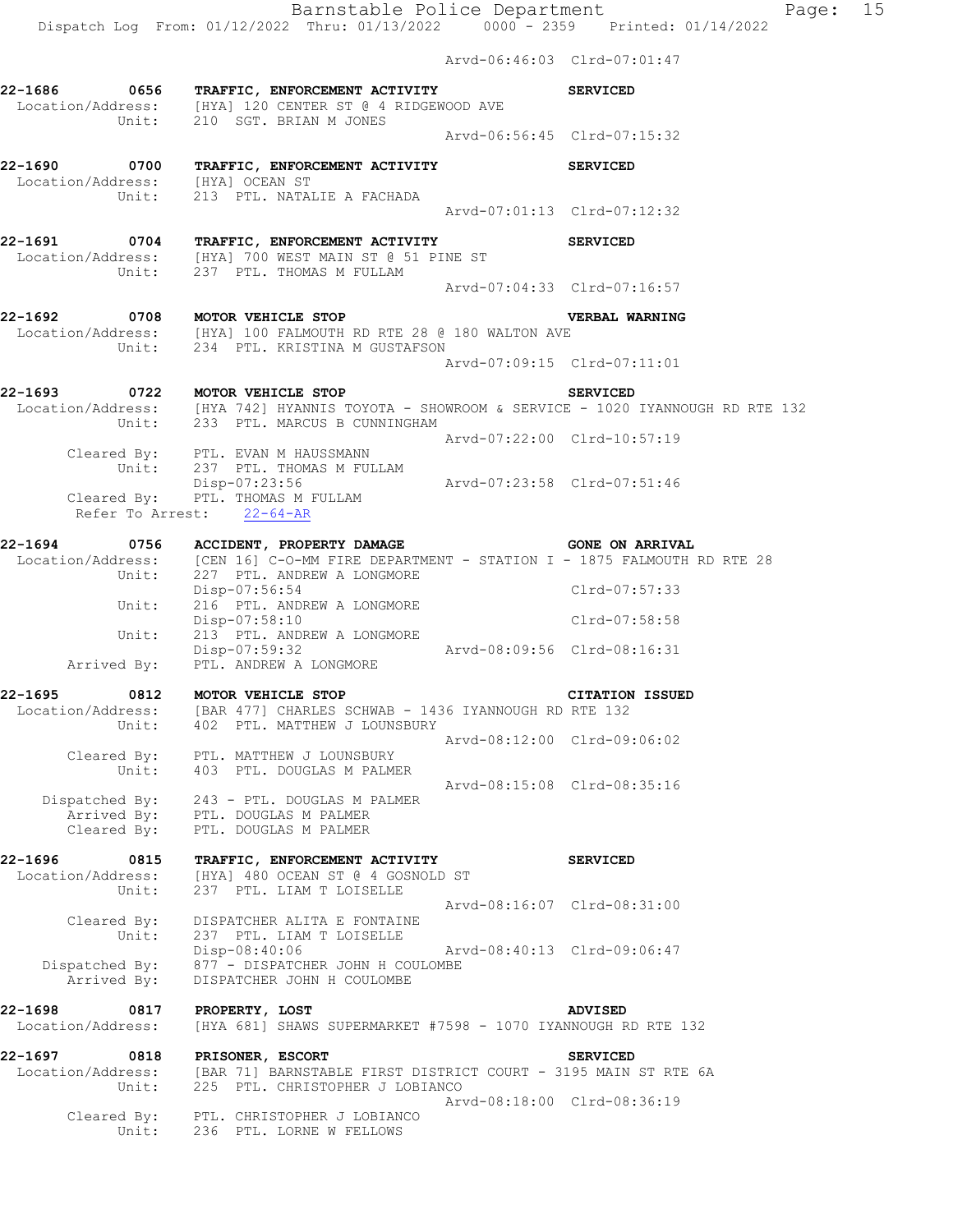|                                               | Dispatch Log From: 01/12/2022 Thru: 01/13/2022 0000 - 2359 Printed: 01/14/2022                                                                                        |                             | Barnstable Police Department     | Page: | 16 |
|-----------------------------------------------|-----------------------------------------------------------------------------------------------------------------------------------------------------------------------|-----------------------------|----------------------------------|-------|----|
|                                               | Disp-08:19:19 Arvd-08:24:22 Clrd-08:36:27<br>Arrived By: DISPATCHER JOHN H COULOMBE<br>Cleared By: DISPATCHER JOHN H COULOMBE                                         |                             |                                  |       |    |
| 22-1699 0824 PROPERTY, LOST                   | Location/Address: [CEN] 16 OAK ST @ 1154 OLD STAGE RD                                                                                                                 |                             | <b>ADVISED</b>                   |       |    |
| 22-1700 0831 MOTOR VEHICLE STOP               | Location/Address: [HYA] 291 GOSNOLD ST @ 400 SEA ST<br>Unit: 237 PTL. LIAM T LOISELLE                                                                                 |                             | <b>CITATION ISSUED</b>           |       |    |
|                                               | Cleared By: DISPATCHER JOHN H COULOMBE                                                                                                                                | Arvd-08:31:00 Clrd-08:40:06 |                                  |       |    |
| 22-1703                                       | 0845 TRAFFIC, ENFORCEMENT ACTIVITY<br>Location/Address: [HYA] MITCHELL'S WAY<br>Unit: 225 PTL. CHRISTOPHER J LOBIANCO                                                 |                             | <b>SERVICED</b>                  |       |    |
|                                               |                                                                                                                                                                       |                             | Arvd-08:45:59 Clrd-09:23:20      |       |    |
|                                               | 22-1705 0904 ACCIDENT, PROPERTY DAMAGE<br>Location/Address: [COT] 4280 FALMOUTH RD RTE 28 @ 10 LOVELLS RD                                                             |                             | REPORT TAKEN                     |       |    |
|                                               | Unit: 212 PTL. THOMAS J HARMON<br>Disp-09:05:46 Arvd-09:16:38 Clrd-09:41:17<br>Arrived By: PTL. THOMAS J HARMON<br>Refer To Accident: 22-33-AC                        |                             |                                  |       |    |
| 22-1707 0907 E911, SILENT CALL                | Location/Address: [HYA 2693] EXTREME AUDIO - 724 YARMOUTH RD                                                                                                          |                             | <b>SERVICED</b>                  |       |    |
|                                               | Unit: 238 PTL. JOHN R GARDINER<br>Disp-09:25:28 Arvd-09:32:25 Clrd-09:34:29<br>Arrived By: PTL. JOHN R GARDINER<br>Cleared By: PTL. JOHN R GARDINER                   |                             |                                  |       |    |
| 22-1710 0924 SUSPICIOUS, PERSON               | Location/Address: [HYA 349] MINI FOOD MART - 252 MAIN ST<br>Unit: 237 PTL. LIAM T LOISELLE                                                                            |                             | <b>SERVICED</b>                  |       |    |
|                                               |                                                                                                                                                                       |                             | Arvd-09:24:00 Clrd-09:24:58      |       |    |
|                                               | 22-1711 0925 SUSPICIOUS, MOTOR VEHICLE<br>Location/Address: [WBA] SERVICE RD @ CROOKED CARTWAY<br>Unit: 236 PTL. LORNE W FELLOWS<br>Disp-09:26:27                     |                             | <b>SERVICED</b><br>Clrd-09:33:20 |       |    |
| Unit:<br>Dispatched By:                       | Cleared By: DISPATCHER ALITA E FONTAINE<br>403 PTL. DOUGLAS M PALMER<br>Disp-09:33:16<br>891 - DISPATCHER ALITA E FONTAINE<br>Arrived By: DISPATCHER ALITA E FONTAINE | Arvd-09:33:18 Clrd-09:37:37 |                                  |       |    |
| Cleared By:                                   | PTL. DOUGLAS M PALMER                                                                                                                                                 |                             |                                  |       |    |
| 22-1713<br>0931<br>Unit:                      | MOTOR VEHICLE STOP<br>Location/Address: [HYA] 558 MAIN ST @ 4 PINE AVE<br>234 PTL. ANDREW M JOHNSON                                                                   |                             | VERBAL WARNING                   |       |    |
| Unit:                                         | Cleared By: PTL. ANDREW M JOHNSON<br>237 PTL. LIAM T LOISELLE                                                                                                         |                             | Arvd-09:31:00 Clrd-09:45:42      |       |    |
| Cleared By:                                   | Disp-09:32:19 Arvd-09:32:21 Clrd-09:44:42<br>PTL. LIAM T LOISELLE                                                                                                     |                             |                                  |       |    |
| 22-1714<br>0944<br>Location/Address:<br>Unit: | TRAFFIC, RADAR<br>[CEN] 117 GREAT MARSH RD @ 5 HAYES RD<br>402 PTL. MATTHEW J LOUNSBURY                                                                               |                             | <b>SERVICED</b>                  |       |    |
|                                               |                                                                                                                                                                       |                             | Arvd-09:44:30 Clrd-09:57:55      |       |    |
| 22-1715<br>0947<br>Location/Address:<br>Unit: | TRAFFIC, ENFORCEMENT ACTIVITY<br>[HYA] 109 MEGAN RD @ 62 ELDRIDGE AVE<br>210 SGT. TROY A PERRY                                                                        |                             | <b>SERVICED</b>                  |       |    |
|                                               |                                                                                                                                                                       |                             | Arvd-09:48:28 Clrd-10:41:16      |       |    |
| 22-1716<br>Unit:                              | 0951 SUSPICIOUS, PERSON<br>Location/Address: [HYA] 540 MAIN ST<br>236 PTL. LORNE W FELLOWS                                                                            |                             | <b>ARREST MADE</b>               |       |    |
|                                               | Cleared By: PTL. LORNE W FELLOWS                                                                                                                                      |                             | Arvd-09:51:00 Clrd-13:02:41      |       |    |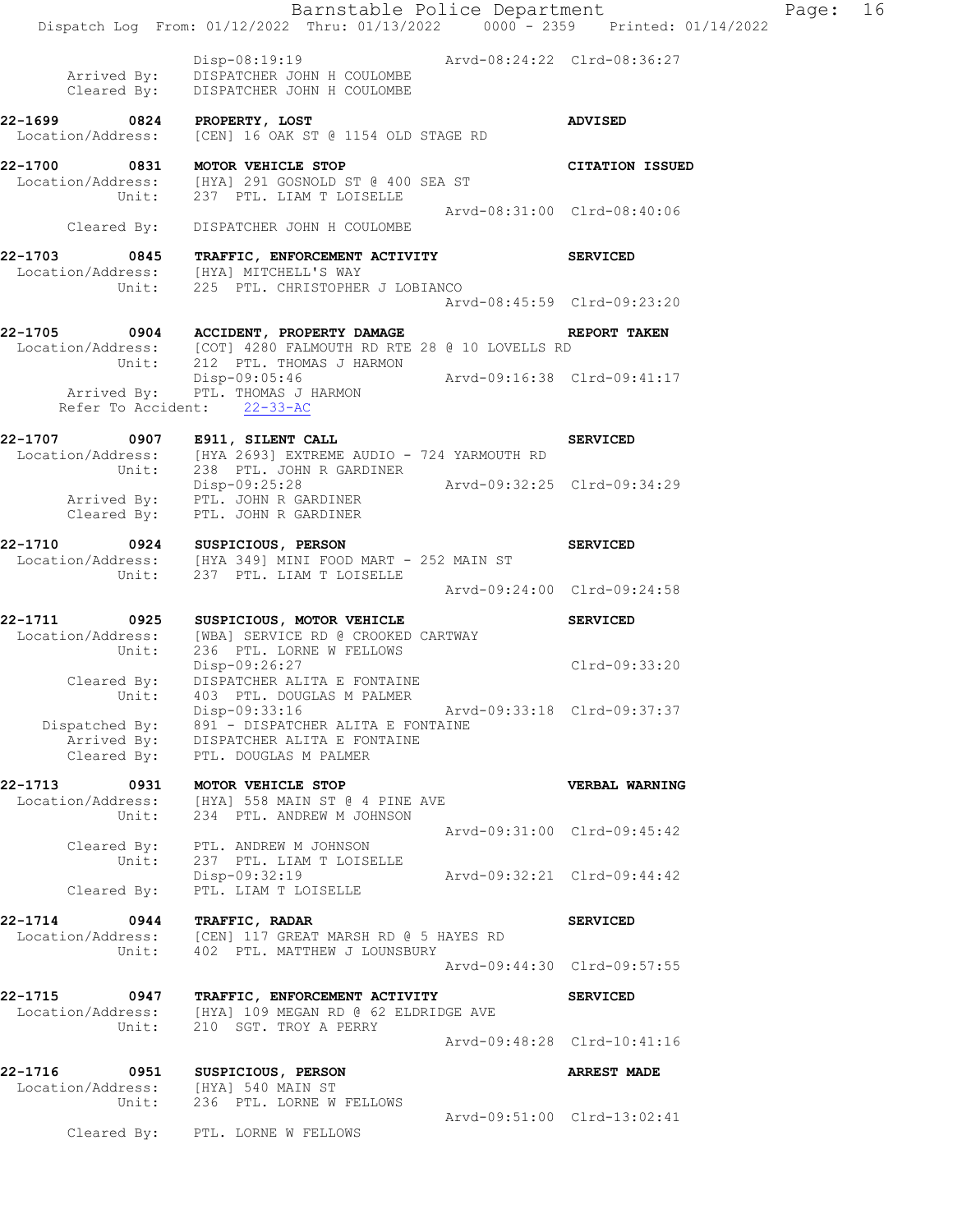Barnstable Police Department Fage: 17 Dispatch Log From: 01/12/2022 Thru: 01/13/2022 0000 - 2359 Printed: 01/14/2022 Unit: 237 PTL. LIAM T LOISELLE Disp-09:51:50 Arvd-09:51:52 Clrd-10:11:07 Cleared By: PTL. LIAM T LOISELLE Refer To Arrest: 22-65-AR Arrest: MILTENBERGER, MICHAEL R Address: 77 WINTER ST HYANNIS, MA Age: 32 Charges: WARRANT, DEFAULT 1925CR002396 **22-1717 0953 SUSPICIOUS, ACTIVITY ADVISED**  Location/Address: [HYA] 15 BROOKSHIRE RD Unit: 238 PTL. JOHN R GARDINER Disp-09:56:06 Arvd-09:57:49 Clrd-10:10:57 Arrived By: PTL. JOHN R GARDINER Cleared By: DISPATCHER JOHN H COULOMBE **22-1718 0954 HOMELESS TRESPASS/UNWANTED GONE ON ARRIVAL**  Location/Address: [HYA 2363] HOLIDAY INN - 1127 IYANNOUGH RD RTE 132 Unit: 234 PTL. ANDREW M JOHNSON Disp-09:56:07 Clrd-09:57:07 Unit: 240 SGT. MARK BUTLER Disp-09:56:58 Arvd-10:01:54 Clrd-10:04:04 Arrived By: SGT. MARK BUTLER Cleared By: SGT. MARK BUTLER **22-1719 1001 TRAFFIC, RADAR SERVICED**  Location/Address: [HYA] 947 PHINNEY'S LN @ 2 LONGVIEW DR Unit: 402 PTL. MATTHEW J LOUNSBURY Arvd-10:01:39 Clrd-10:12:54 Unit: 402 PTL. MATTHEW J LOUNSBURY<br>Disp-10:15:34 Disp-10:15:34 Arvd-10:16:07 Clrd-10:16:21 **22-1720 1007 TRAFFIC, RADAR CITATION ISSUED**<br>Location/Address: [CEN 1312] KIRKLAND, NATALIE & CHRISTOPHER VELLTURO - 944 SH<br>Unit: 403 PTL. DOUGLAS M PALMER [CEN 1312] KIRKLAND, NATALIE & CHRISTOPHER VELLTURO - 944 SHOOTFLYING HILL RD Unit: 403 PTL. DOUGLAS M PALMER Arvd-10:07:25 Clrd-10:09:46 Unit: 403 PTL. DOUGLAS M PALMER Disp-10:15:51 Arvd-10:16:10 Clrd-10:29:03 **22-1721 1009 MOTOR VEHICLE STOP CITATION ISSUED**  Location/Address: [CEN] 878 SHOOTFLYING HILL RD @ 21 MOON PENNY LN Unit: 403 PTL. DOUGLAS M PALMER Arvd-10:09:46 Clrd-10:15:47 **22-1722 1012 MOTOR VEHICLE STOP VERBAL WARNING**  Location/Address: [CEN] 1167 PHINNEY'S LN Unit: 402 PTL. MATTHEW J LOUNSBURY Arvd-10:12:54 Clrd-10:15:30 **22-1723 1016 PROPERTY, FOUND SERVICED**  Location/Address: [HYA] 194 BISHOPS TER **22-1724 1020 BUILDING CHECK SERVICED**  Location/Address: [HYA 103] BARNSTABLE MUNICIPAL AIRPORT - TERMINAL - 480 BARNSTABLE RD Unit: 232 PTL. DANIEL D RUTH Arvd-10:20:00 Clrd-10:39:39 **22-1726 1023 MOTOR VEHICLE STOP VERBAL WARNING**  Location/Address: [BAR 94] CAPE COD AGGREGATES CORP - 1550 PHINNEY'S LN Unit: 402 PTL. MATTHEW J LOUNSBURY Arvd-10:23:34 Clrd-11:02:50 Unit: 403 PTL. DOUGLAS M PALMER Arvd-10:35:25 Clrd-10:58:54 Dispatched By: 243 - PTL. DOUGLAS M PALMER Arrived By: PTL. DOUGLAS M PALMER Cleared By: PTL. DOUGLAS M PALMER **22-1728 1029 MOTOR VEHICLE STOP ADVISED**  Location/Address: [HYA] 31 STEVENS ST @ 8 MURPHY RD Unit: 234 PTL. ANDREW M JOHNSON Arvd-10:29:00 Clrd-10:35:03 Cleared By: PTL. ANDREW M JOHNSON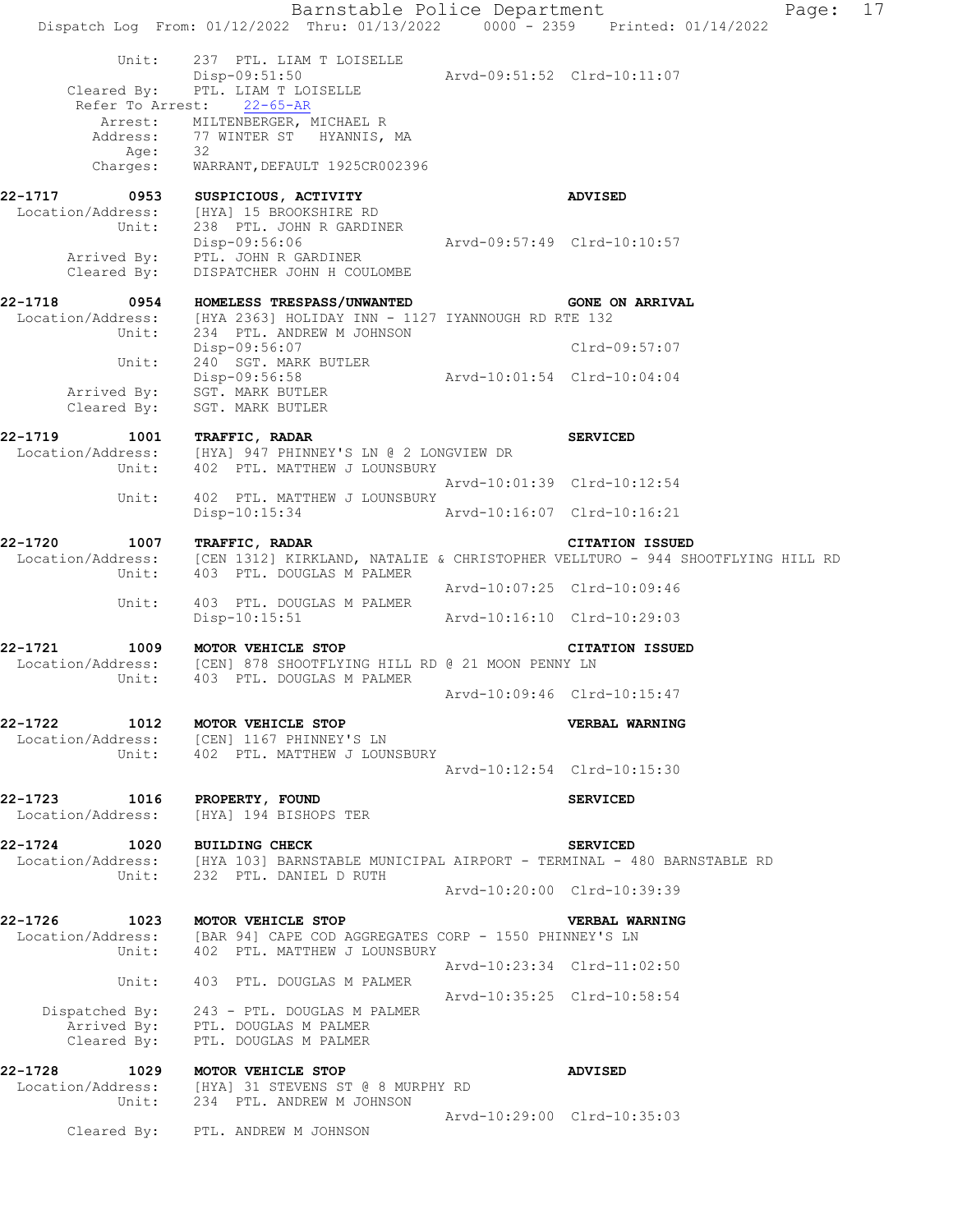| 22-1729<br>1038                      | TRAFFIC, ENFORCEMENT ACTIVITY<br>Location/Address: [OST] 56 TOWER HILL RD<br>Unit: 213 PTL. ANDREW A LONGMORE                                                   | <b>SERVICED</b>             |
|--------------------------------------|-----------------------------------------------------------------------------------------------------------------------------------------------------------------|-----------------------------|
|                                      | Cleared By: DISPATCHER JOHN H COULOMBE                                                                                                                          | Arvd-10:39:20 Clrd-10:43:42 |
| 22-1731<br>1042<br>Location/Address: | <b>DISTURBANCE</b><br>[COT] 1635 SANTUIT-NEWTOWN RD                                                                                                             | <b>SERVICED</b>             |
| Unit:<br>Unit:                       | 212 PTL. THOMAS J HARMON<br>Arvd-10:47:58 Clrd-11:05:54<br>Disp-10:43:39<br>Dispatched By: $877 - \text{DISPATH}$ JOHN H COULOMBE<br>213 PTL. ANDREW A LONGMORE |                             |
| Dispatched By:                       | Disp-10:43:48<br>877 - DISPATCHER JOHN H COULOMBE<br>Arrived By: PTL. ANDREW A LONGMORE                                                                         | Arvd-10:49:55 Clrd-11:05:50 |
| 22-1733 1057                         |                                                                                                                                                                 |                             |
| Location/Address:                    | ACCIDENT, PROPERTY DAMAGE<br>[OST 674] LENNON II, HUGH + JANICE - 326 MAIN ST                                                                                   | <b>SERVICED</b>             |
| Unit:                                | FIELD1 PTL. BRANDON V SANDERS                                                                                                                                   | Arvd-10:57:00 Clrd-11:11:59 |
| Unit:                                | Cleared By: PTL. EVAN M HAUSSMANN<br>237 PTL. LIAM T LOISELLE                                                                                                   |                             |
|                                      | Disp-10:58:33                                                                                                                                                   | $Clrd-11:05:55$             |
| 22-1734 1057<br>Location/Address:    | TRAFFIC, ENFORCEMENT ACTIVITY<br>[HYA] 500 OCEAN ST                                                                                                             | <b>SERVICED</b>             |
| Unit:                                | 210 SGT. TROY A PERRY<br>Cleared By: DISPATCHER JOHN H COULOMBE                                                                                                 | Arvd-10:59:01 Clrd-11:14:26 |
| 22-1735<br>1103 TRASH                |                                                                                                                                                                 | REPORT TAKEN                |
|                                      | Location/Address: [BAR 833] VILLAGE GREEN APARTMENTS - 767 INDEPENDENCE DR<br>Unit: 234 PTL. ANDREW M JOHNSON                                                   |                             |
|                                      | Disp-11:12:41                                                                                                                                                   | Arvd-11:23:23 Clrd-12:47:58 |
|                                      | Arrived By: PTL. ANDREW M JOHNSON<br>Cleared By: PTL. ANDREW M JOHNSON<br>Refer To Incident: 22-80-OF                                                           |                             |
| 22-1736                              | 1110 MOTOR VEHICLE STOP                                                                                                                                         | <b>ADVISED</b>              |
|                                      | Location/Address: [MAR] 1900 S COUNTY RD @ 3200 FALMOUTH RD RTE 28<br>Unit: 213 PTL. ANDREW A LONGMORE                                                          |                             |
|                                      | Cleared By: PTL. ANDREW A LONGMORE                                                                                                                              | Arvd-11:10:00 Clrd-11:15:29 |
| 22-1737<br>1111                      | <b>ASSIST, NOTIFICATION</b>                                                                                                                                     | <b>SERVICED</b>             |
|                                      | Location/Address: [OST] 28 GALAHAD CIR                                                                                                                          |                             |
| Unit:                                | 212 PTL. THOMAS J HARMON<br>Disp-11:14:22                                                                                                                       | Clrd-11:17:07               |
| Unit:                                | 210 SGT. TROY A PERRY<br>Disp-11:14:33                                                                                                                          | $Clrd-11:15:07$             |
| Cleared By:                          | SGT. TROY A PERRY                                                                                                                                               |                             |
| Unit:                                | 210 SGT. TROY A PERRY<br>$Disp-11:17:02$                                                                                                                        | Arvd-11:33:36 Clrd-11:44:23 |
| Arrived By:                          | SGT. TROY A PERRY                                                                                                                                               |                             |
| Cleared By:<br>Unit:                 | SGT. TROY A PERRY<br>213 PTL. ANDREW A LONGMORE                                                                                                                 |                             |
| Arrived By:                          | Disp-11:17:05<br>PTL. ANDREW A LONGMORE                                                                                                                         | Arvd-11:34:01 Clrd-11:42:30 |
| Cleared By:                          | PTL. ANDREW A LONGMORE                                                                                                                                          |                             |
| 22-1739<br>1118                      | E911, SILENT CALL                                                                                                                                               | <b>SERVICED</b>             |
| Location/Address:<br>Unit:           | [BAR 299] NEIL L RINGLER DDS - 2260 MAIN ST RTE 6A<br>238 PTL. JOHN R GARDINER                                                                                  |                             |
| Arrived By:<br>Cleared By:           | Disp-11:21:48<br>PTL. JOHN R GARDINER<br>PTL. JOHN R GARDINER                                                                                                   | Arvd-11:37:23 Clrd-11:40:07 |
| 22-1738<br>1119                      | TRAFFIC, ENFORCEMENT ACTIVITY                                                                                                                                   |                             |
| Location/Address:<br>Unit:           | [CEN 1263] MSPCA - 1577 FALMOUTH RD RTE 28<br>403 PTL. DOUGLAS M PALMER                                                                                         | <b>SERVICED</b>             |
|                                      |                                                                                                                                                                 | Arvd-11:20:09 Clrd-11:51:26 |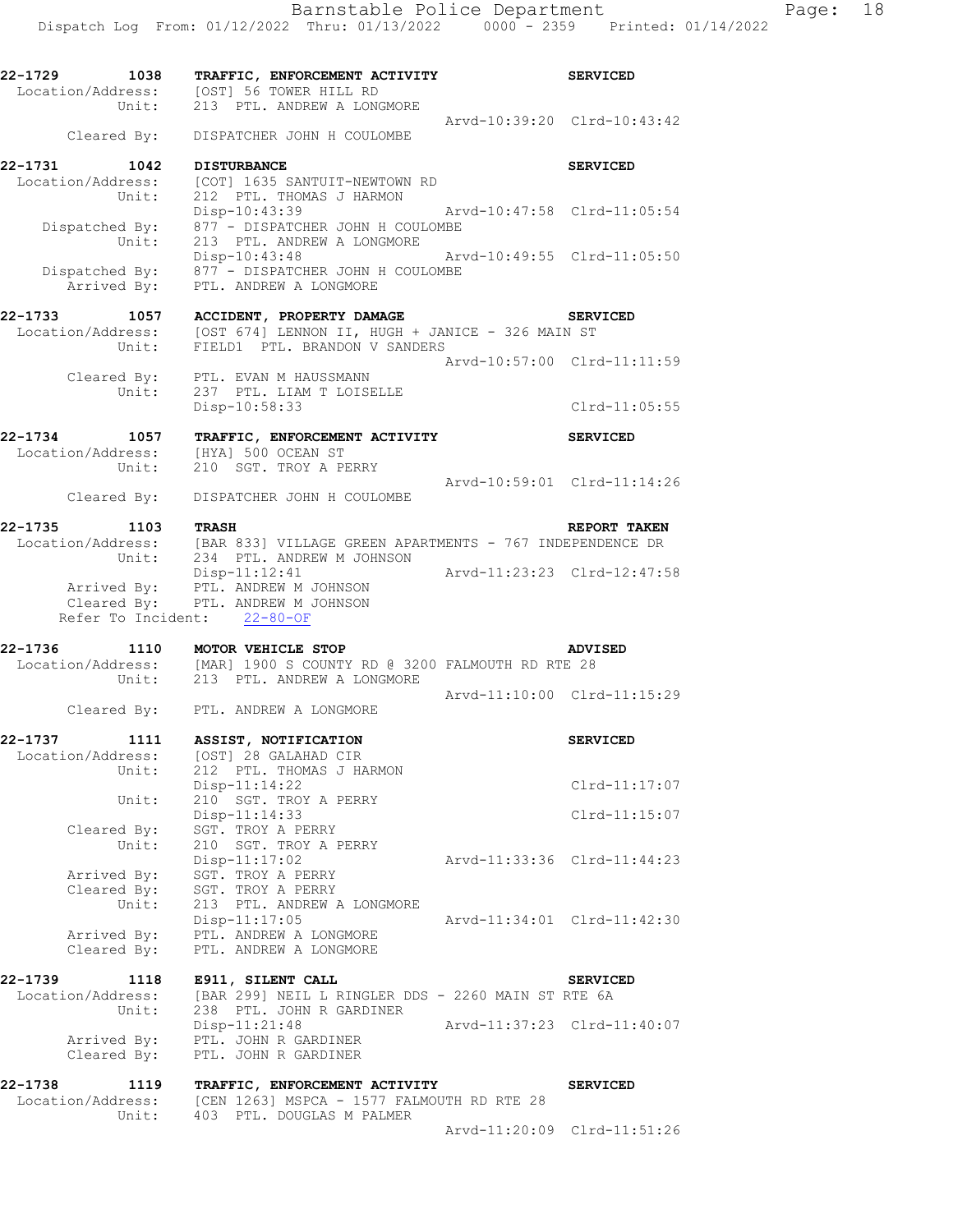Dispatch Log From: 01/12/2022 Thru: 01/13/2022 0000 - 2359 Printed: 01/14/2022

**22-1740 1125 TRAFFIC, ENFORCEMENT ACTIVITY CITATION ISSUED**  Location/Address: [HYA] 1229 IYANNOUGH RD RTE 132 @ 1200 PHINNEY'S LN Unit: 402 PTL. MATTHEW J LOUNSBURY Arvd-11:25:47 Clrd-11:30:00 Cleared By: DISPATCHER JOHN H COULOMBE Unit: 402 PTL. MATTHEW J LOUNSBURY Disp-11:37:31 Arvd-11:38:09 Clrd-11:40:36<br>Unit: 402 PTL. MATTHEW J LOUNSBURY 402 PTL. MATTHEW J LOUNSBURY Disp-11:50:50 Arvd-11:51:16 Clrd-11:51:19 **22-1741 1126 MOTOR VEHICLE STOP CITATION ISSUED**  Location/Address: [HYA] 380 FALMOUTH RD RTE 28 @ 516 BEARSE'S WAY Unit: 225 PTL. CHRISTOPHER J LOBIANCO Arvd-11:26:00 Clrd-11:35:25 Cleared By: DISPATCHER ALITA E FONTAINE Unit: 237 PTL. LIAM T LOISELLE Arvd-11:29:46 Clrd-11:31:41 Dispatched By: 312 - PTL. LIAM T LOISELLE Arrived By: PTL. LIAM T LOISELLE Cleared By: PTL. LIAM T LOISELLE **22-1742 1130 MOTOR VEHICLE STOP CITATION ISSUED**  Location/Address: [HYA] 1000 PHINNEY'S LN @ 130 REGATTA DR Unit: 402 PTL. MATTHEW J LOUNSBURY Arvd-11:30:00 Clrd-11:37:21 Cleared By: PTL. MATTHEW J LOUNSBURY **22-1744 1133 ASSIST, WELL BEING SERVICED**  Location/Address: [HYA 3506] 445 SOUTH ST Apt. #6 Unit: 240 SGT. MARK BUTLER Disp-11:36:42 Cleared By: DISPATCHER ALITA E FONTAINE CONSERVANCE CLEAR OF CLEAR OF DESCRIPTION OF  $\frac{D}{D}$ DISPATCHER ALITA E FONTAINE **22-1745 1140 MOTOR VEHICLE STOP CITATION ISSUED**  Location/Address: [HYA 2363] HOLIDAY INN - 1127 IYANNOUGH RD RTE 132 Unit: 402 PTL. MATTHEW J LOUNSBURY Arvd-11:40:36 Clrd-11:50:36 **22-1749 1202 HARASSMENT SERVICED**  Location/Address: [CEN 19] LAMBERT'S RAINBOW FRUIT - 1000 WEST MAIN ST **22-1750 1206 ACCIDENT, PROPERTY DAMAGE SERVICED**  Location/Address: [HYA 3805] TRADER JOE'S - 655 IYANNOUGH RD RTE 132 Unit: FIELD1 PTL. EVAN M HAUSSMANN Disp-12:36:00 Arvd-12:36:04 Clrd-12:49:38 **22-1748 1208 MOTOR VEHICLE STOP VERBAL WARNING**  Location/Address: [OST] 8 FOX HOLLOW LN @ 2844 FALMOUTH RD RTE 28 Unit: 213 PTL. ANDREW A LONGMORE Arvd-12:08:00 Clrd-12:15:22 Cleared By: PTL. ANDREW A LONGMORE **22-1751 1223 FOLLOW UP SERVICED**  Location/Address: [HYA] 390 MAIN ST @ 6 PEARL ST Unit: 240 SGT. MARK BUTLER Arvd-12:23:34 Clrd-12:42:31 **22-1752 1241 LARCENY, SHOPLIFTING COMPLAINT/SUMMONS**  Location/Address: [HYA 3875] KAPPY'S FINE WINE & SPIRITS - 333 IYANNOUGH RD RTE 28 Unit: 238 PTL. JOHN R GARDINER Disp-12:42:17 Arvd-12:44:38 Clrd-12:54:31 Arrived By: PTL. JOHN R GARDINER Unit: 225 PTL. CHRISTOPHER J LOBIANCO Disp-12:42:20 Clrd-12:44:01 Unit:  $240$  SGT. MARK BUTLER<br>Disp-12:43:55 Arvd-12:48:15 Clrd-12:54:33 Dispatched By: 891 - DISPATCHER ALITA E FONTAINE Arrived By: DISPATCHER ALITA E FONTAINE Refer To Arrest: 22-66-AR **22-1754 1308 FOLLOWUP PREV CASE SERVICED**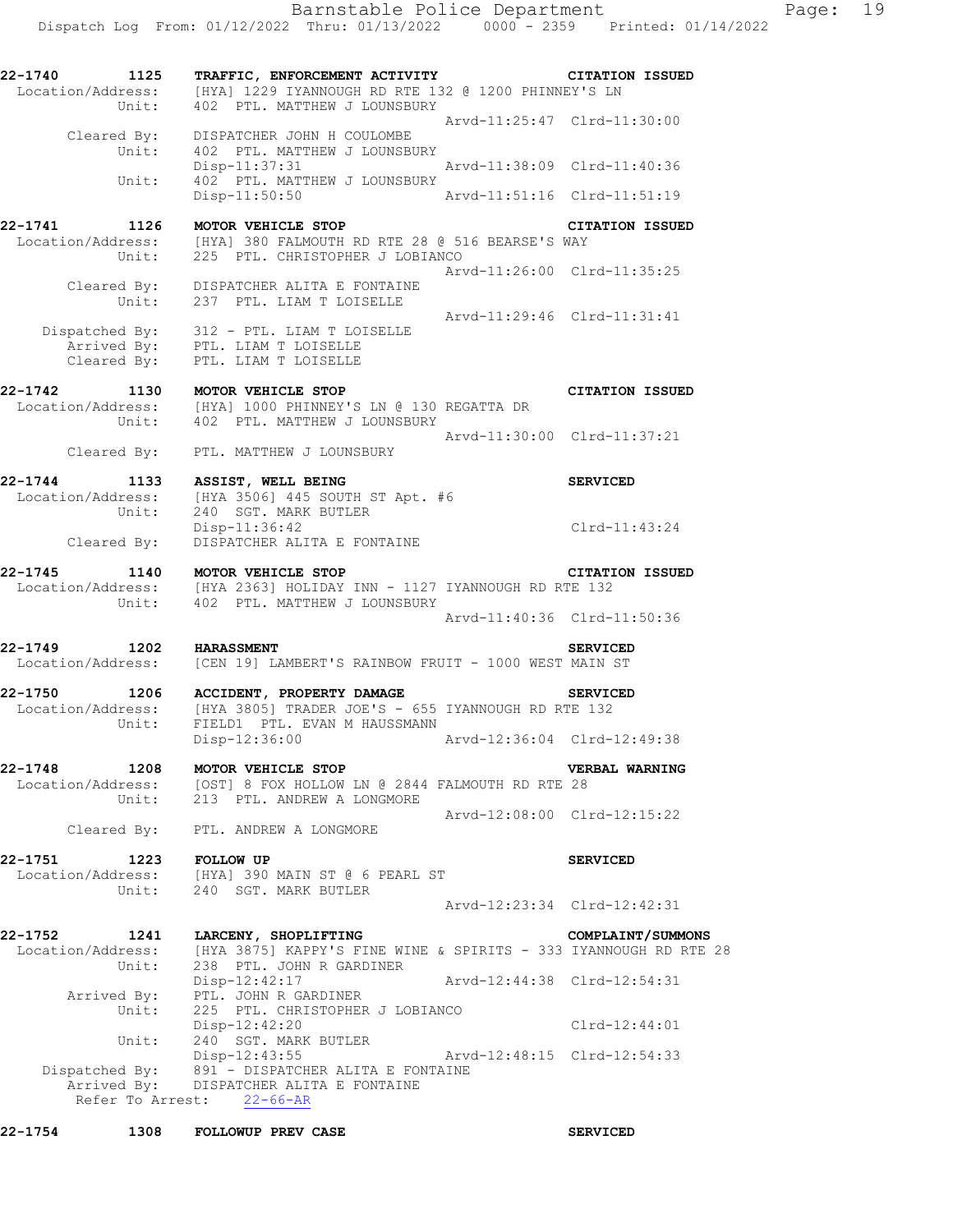|                                                      | Barnstable Police Department<br>Dispatch Log From: 01/12/2022 Thru: 01/13/2022 0000 - 2359 Printed: 01/14/2022                                                |                             |                        | Page: | 20 |
|------------------------------------------------------|---------------------------------------------------------------------------------------------------------------------------------------------------------------|-----------------------------|------------------------|-------|----|
|                                                      | Location/Address: [HYA 1120] St. Joseph's House - 77 WINTER ST                                                                                                |                             |                        |       |    |
|                                                      | Unit: 240 SGT. MARK BUTLER                                                                                                                                    | Arvd-13:08:00 Clrd-13:14:50 |                        |       |    |
| Unit:<br>Arrived By:                                 | 238 PTL. JOHN R GARDINER<br>Disp-13:09:10<br>PTL. JOHN R GARDINER                                                                                             | Arvd-13:09:40 Clrd-13:14:47 |                        |       |    |
| 22-1756<br>1313                                      | TRAFFIC, ENFORCEMENT ACTIVITY<br>Location/Address: [OST] 1340 MAIN ST                                                                                         |                             | <b>SERVICED</b>        |       |    |
| Unit:<br>Cleared By:                                 | 403 PTL. DOUGLAS M PALMER<br>DISPATCHER JOHN H COULOMBE                                                                                                       | Arvd-13:14:14 Clrd-13:41:33 |                        |       |    |
| 22-1758<br>1325                                      | MOTOR VEHICLE STOP<br>Location/Address: [HYA 217] STAPLES #154 - 364 BARNSTABLE RD<br>Unit: 225 PTL. CHRISTOPHER J LOBIANCO                                   |                             | CITATION ISSUED        |       |    |
|                                                      | Cleared By: PTL. CHRISTOPHER J LOBIANCO                                                                                                                       | Arvd-13:25:00 Clrd-13:32:25 |                        |       |    |
| 22-1760<br>1333<br>Unit:                             | MOTOR VEHICLE STOP<br>Location/Address: [OST] 223 BRIDGE ST @ 4 WINDRUSH LN<br>402 PTL. MATTHEW J LOUNSBURY                                                   |                             | <b>VERBAL WARNING</b>  |       |    |
| Unit:                                                | Cleared By: PTL. MATTHEW J LOUNSBURY<br>403 PTL. DOUGLAS M PALMER                                                                                             | Arvd-13:33:00 Clrd-14:27:55 |                        |       |    |
| Cleared By:                                          | Disp-13:41:33<br>Dispatched By: 877 - DISPATCHER JOHN H COULOMBE<br>Arrived By: PTL. DOUGLAS M PALMER<br>PTL. DOUGLAS M PALMER                                | Arvd-13:41:46 Clrd-14:26:12 |                        |       |    |
| 22-1762<br>1333<br>Location/Address:                 | <b>ASSIST</b><br>[CEN] 1120 OLD STAGE RD                                                                                                                      |                             | <b>SERVICED</b>        |       |    |
| 22-1761<br>Unit:                                     | 1334 ACCIDENT, PROPERTY DAMAGE<br>Location/Address: [HYA 731] FAIRFIELD INN - 867 IYANNOUGH RD RTE 132<br>236 PTL. LORNE W FELLOWS                            |                             | <b>SERVICED</b>        |       |    |
| Cleared By:                                          | Disp-13:35:38<br>PTL. LORNE W FELLOWS                                                                                                                         | Arvd-13:43:06 Clrd-13:58:26 |                        |       |    |
| 22-1765<br>1353<br>Unit:                             | MOTOR VEHICLE STOP<br>Location/Address: [CEN 1053] BOYNE, JOHN D - 70 OLD STAGE RD<br>213 PTL. ANDREW A LONGMORE                                              |                             | <b>ADVISED</b>         |       |    |
|                                                      | Cleared By: PTL. ANDREW A LONGMORE                                                                                                                            | Arvd-13:53:00 Clrd-14:09:58 |                        |       |    |
|                                                      | 22-1766 1358 ACCIDENT, PROPERTY DAMAGE<br>Location/Address: [HYA] 200 YARMOUTH RD @ 156 IYANNOUGH RD RTE 28<br>Unit: 237 PTL. LIAM T LOISELLE                 |                             | <b>REPORT TAKEN</b>    |       |    |
|                                                      | Disp-14:02:07    Arvd-14:06:25    Clrd-14:20:55<br>Arrived By: PTL. LIAM T LOISELLE<br>Cleared By: DISPATCHER ALITA E FONTAINE<br>Refer To Accident: 22-34-AC |                             |                        |       |    |
| 22-1767 1403                                         | ASSIST, WELL BEING<br>Location/Address: [HYA 124] BARNSTABLE POLICE DEPARTMENT - 1200 PHINNEY'S LN<br>Unit: 240 SGT. MARK BUTLER                              |                             | <b>ADVISED</b>         |       |    |
| Unit:                                                | Disp-15:16:02<br>236 PTL. LORNE W FELLOWS                                                                                                                     | Arvd-15:16:10 Clrd-15:17:46 |                        |       |    |
|                                                      | Disp-15:16:08                                                                                                                                                 |                             | $Clrd-15:17:48$        |       |    |
| 22-1768 1411 ALARM, RESIDENTIAL<br>Location/Address: | [BAR] 176 MILLWAY<br>Unit: 236 PTL. LORNE W FELLOWS                                                                                                           |                             | ALARM - FALSE          |       |    |
|                                                      | Disp-14:13:27<br>Arrived By: PTL. LORNE W FELLOWS<br>Unit: 234 PTL. ANDREW M JOHNSON                                                                          | Arvd-14:19:47 Clrd-14:26:48 |                        |       |    |
| Cleared By:                                          | Disp-14:17:53<br>PTL. ANDREW M JOHNSON                                                                                                                        |                             | $Clrd-14:25:44$        |       |    |
| 22-1769 1421 MOTOR VEHICLE STOP<br>Unit:             | Location/Address: [HYA] 454 OLD COLONY RD @ 184 SOUTH ST<br>210 SGT. TROY A PERRY                                                                             |                             | <b>CITATION ISSUED</b> |       |    |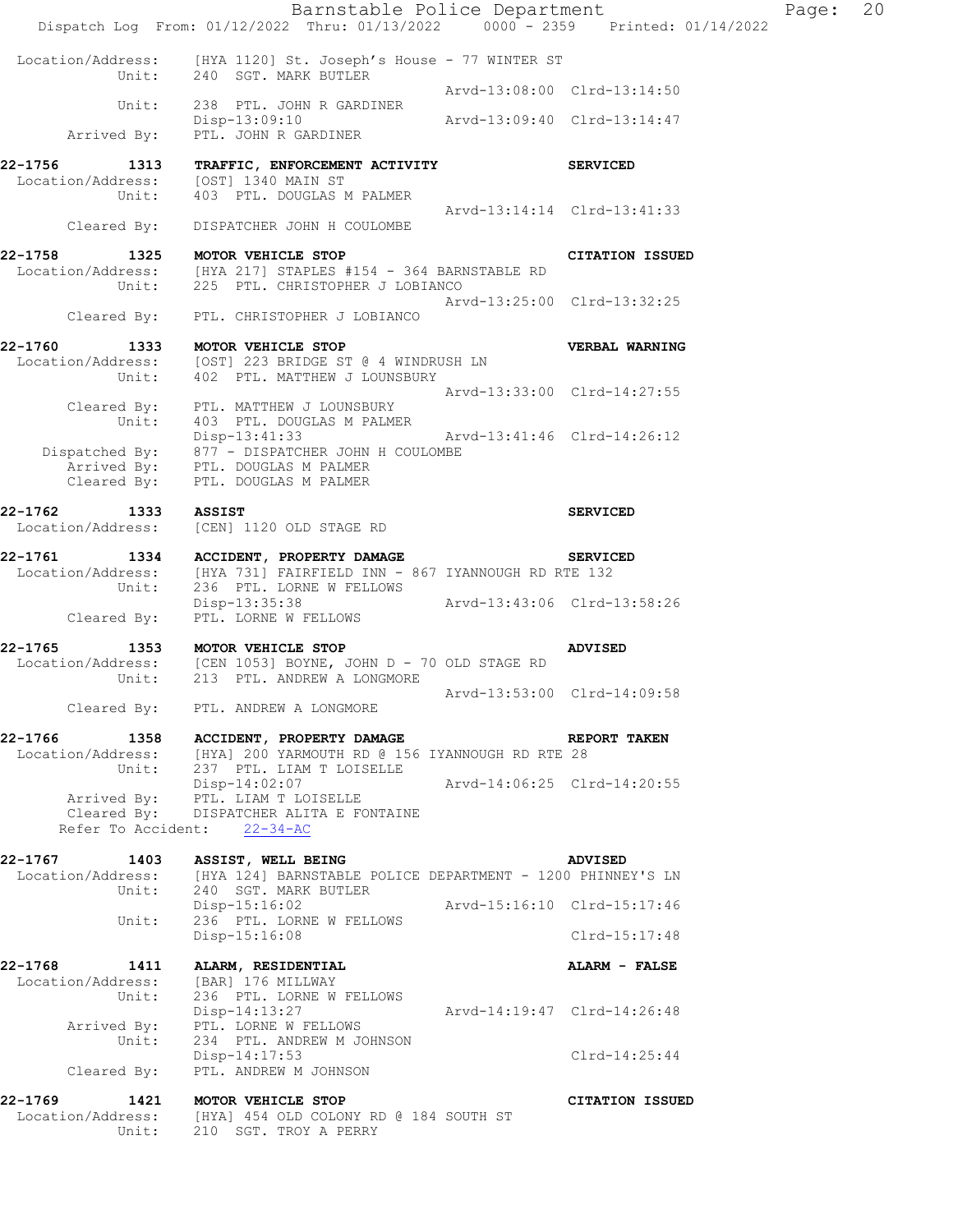|                              |       |                                                                                                                                                                            | Arvd-14:21:00 Clrd-14:30:25 |                        |
|------------------------------|-------|----------------------------------------------------------------------------------------------------------------------------------------------------------------------------|-----------------------------|------------------------|
|                              |       | Cleared By: SGT. TROY A PERRY                                                                                                                                              |                             |                        |
| 22-1772 1439 ASSIST          |       | Location/Address: [CEN] 83 WHIDAH WAY<br>Unit: 213 PTL. ANDREW A LONGMORE                                                                                                  |                             | <b>SERVICED</b>        |
|                              | Unit: | Disp-14:53:15<br>212 PTL. THOMAS J HARMON                                                                                                                                  |                             | $C1rd-14:53:58$        |
|                              |       | $Disp-14:54:03$<br>$Arvd-15:04:19$ $Clrd-15:10:14$<br>Arrived By: PTL. THOMAS J HARMON<br>Cleared By: PTL. THOMAS J HARMON                                                 |                             |                        |
| 22-1773 1500                 |       | ACCIDENT, PERSONAL INJURY NEPORT TAKEN                                                                                                                                     |                             |                        |
|                              |       | Location/Address: [HYA 2727] HYANNIS TOYOTA - SERVICE CTR - 1040 IYANNOUGH RD RTE 132<br>Unit: 234 PTL. ANDREW M JOHNSON                                                   |                             |                        |
|                              |       | Disp-15:02:00 Arvd-15:06:11 Clrd-15:35:53<br>Dispatched By: 877 - DISPATCHER JOHN H COULOMBE<br>Cleared By: PTL. ANDREW M JOHNSON<br>Unit: 225 PTL. CHRISTOPHER J LOBIANCO |                             |                        |
|                              |       | Disp-15:05:02 Arvd-15:05:03 Clrd-15:33:54                                                                                                                                  |                             |                        |
|                              |       | Dispatched By: 877 - DISPATCHER JOHN H COULOMBE<br>Arrived By: DISPATCHER JOHN H COULOMBE<br>Cleared By: PTL. CHRISTOPHER J LOBIANCO<br>Refer To Accident: 22-35-AC        |                             |                        |
|                              |       | 22-1774 1516 BUILDING CHECK                                                                                                                                                |                             | <b>SERVICED</b>        |
|                              |       | LOCAtion/Address: [HYA 103] BARNSTABLE MUNICIPAL AIRPORT - TERMINAL - 480 BARNSTABLE RD<br>Unit: 232 PTL. DANIEL D RUTH                                                    |                             |                        |
|                              |       |                                                                                                                                                                            | Arvd-15:16:00 Clrd-15:35:51 |                        |
|                              |       | 22-1776 1528 MOTOR VEHICLE, UNREGISTERED<br>Location/Address: [HYA 3709] PINO, ANTHONY - 23 SYCAMORE ST<br>Unit: 225 PTL. CHRISTOPHER J LOBIANCO                           |                             | <b>ADVISED</b>         |
|                              |       | Disp-15:34:29<br>Cleared By: PTL. CHRISTOPHER J LOBIANCO                                                                                                                   | Arvd-15:46:25 Clrd-15:49:34 |                        |
|                              |       | 22-1777 1555 FOLLOW UP                                                                                                                                                     |                             | <b>SERVICED</b>        |
|                              |       | Location/Address: [BAR 833] VILLAGE GREEN APARTMENTS - 767 INDEPENDENCE DR<br>Unit: 232 PTL. DANIEL D RUTH                                                                 |                             |                        |
|                              |       | Cleared By: DISPATCHER RYAN J MCNALLY                                                                                                                                      | Arvd-15:56:06 Clrd-17:35:27 |                        |
| 22-1778                      |       | 1612 ASSIST, OTHER AGENCY                                                                                                                                                  |                             | <b>SERVICED</b>        |
|                              |       | Location/Address: [BAR 833] VILLAGE GREEN APARTMENTS - 767 INDEPENDENCE DR Apt. #D210                                                                                      |                             |                        |
| 22-1779<br>Location/Address: |       | 1617 ASSIST, OTHER AGENCY<br>[BAR 833] VILLAGE GREEN APARTMENTS - 767 INDEPENDENCE DR Apt. #D210                                                                           |                             | <b>SERVICED</b>        |
| Original Call #:             | Unit: | 252 PTL. JEFFREY JACKSON<br>Disp-16:17:57<br>Arrived By: PTL. JEFFREY JACKSON<br>Cleared By: PTL. JEFFREY JACKSON<br>$22 - 1778$                                           | Arvd-16:26:24 Clrd-16:29:37 |                        |
|                              |       | 22-1781 1654 ACCIDENT, CRUISER                                                                                                                                             |                             | REPORT TAKEN           |
| Location/Address:            | Unit: | [HYA 284] CAPE COD CENTRAL RAILROAD - 252 MAIN ST<br>212 PTL BRIAN GUINEY                                                                                                  |                             |                        |
|                              |       | Cleared By: DISPATCHER NATALIA B CATTABRIGA                                                                                                                                | Arvd-16:54:04 Clrd-17:08:52 |                        |
|                              |       | Unit: 210 SGT. THOMAS J BIRD<br>Disp-16:54:54                                                                                                                              | Arvd-16:56:06 Clrd-17:08:51 |                        |
|                              |       | Cleared By: DISPATCHER NATALIA B CATTABRIGA<br>Refer To Accident: 22-36-AC                                                                                                 |                             |                        |
| 22-1784 1746                 |       | <b>ASSIST</b>                                                                                                                                                              |                             | <b>GONE ON ARRIVAL</b> |
|                              |       | Location/Address: [HYA 3404] HARBOR FREIGHT TOOLS - 640 IYANNOUGH RD RTE 132                                                                                               |                             |                        |

 Unit: 234 PTL. NICHOLAS P ATCHESON Disp-17:47:43 Arvd-17:51:36 Clrd-17:52:44 Arrived By: PTL. NICHOLAS P ATCHESON Cleared By: PTL. NICHOLAS P ATCHESON

## **22-1787 1747 ACCIDENT, HIT & RUN ADVISED**  Location/Address: [HYA 1552] HOME DEPOT, THE - 65 INDEPENDENCE DR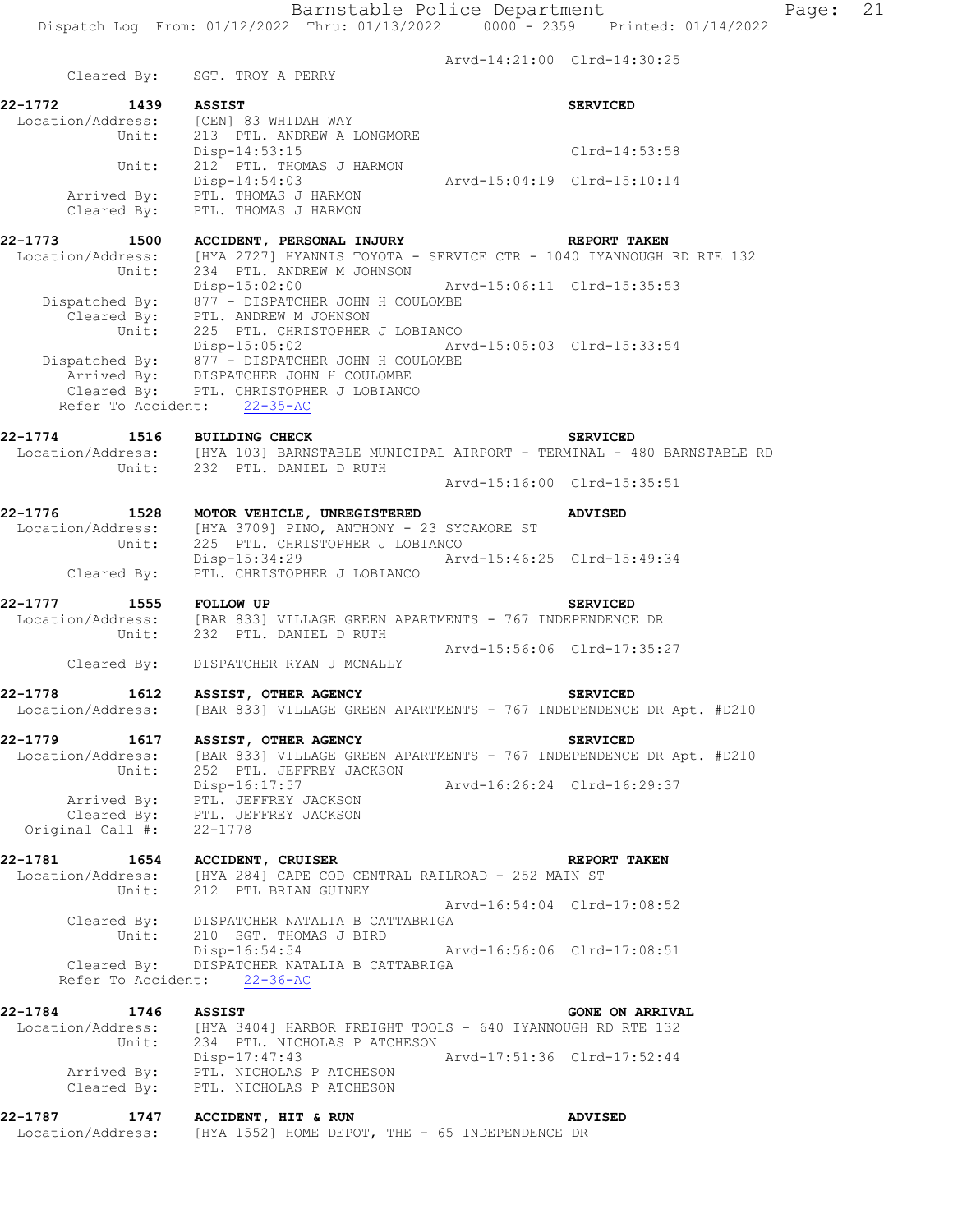Barnstable Police Department Page: 22 Dispatch Log From: 01/12/2022 Thru: 01/13/2022 0000 - 2359 Printed: 01/14/2022 Unit: FIELD2 PTL. PETER S MYRBECK<br>Disp-18:00:07 Disp-18:00:07 Arvd-18:00:12 Clrd-18:00:17 Refer To Accident: 22-37-AC **22-1789 1821 HARASSMENT ADVISED**  Location/Address: [HYA] 225 MAIN ST Apt. #1 **22-1790 1833 MOTOR VEHICLE STOP VERBAL WARNING**  Location/Address: [WYA 1] BAKER'S SQUARE - WEST YARMOUTH - MAIN Apt. #ST Unit: 234 PTL. NICHOLAS P ATCHESON Arvd-18:33:00 Clrd-18:43:50 Cleared By: PTL. NICHOLAS P ATCHESON **22-1791 1842 ASSIST, WELL BEING SERVICED**  Location/Address: [HYA] 408 BEARSE'S WAY<br>Unit: 234 PTL. NICHOLAS PAT 234 PTL. NICHOLAS P ATCHESON Disp-18:49:08 Arvd-18:49:43 Clrd-18:53:41 Cleared By: DISPATCHER NATALIA B CATTABRIGA Unit: 231 PTL. SPENCER L JACKSON Disp-18:49:11 Arvd-18:53:21 Clrd-18:53:43 Arrived By: PTL. SPENCER L JACKSON Cleared By: DISPATCHER NATALIA B CATTABRIGA **22-1793 1952 FOLLOW UP SERVICED**  [HYA 124] BARNSTABLE POLICE DEPARTMENT - 1200 PHINNEY'S LN Unit: 232 PTL. DANIEL D RUTH Disp-19:52:20 Arvd-20:03:53 Clrd-21:28:13 Cleared By: PTL. DANIEL D RUTH **22-1794 2042 DISTURBANCE, FIREWORKS ADVISED**  [BAR 556] ESTATE OF RICHARD GREENE - 350 BRAGG'S LN Unit: 229 PTL. KURT LARIVIERE Disp-20:44:30 Arvd-20:50:51 Clrd-21:28:59 Arrived By: PTL. KURT LARIVIERE Unit: 252 PTL. JEFFREY JACKSON Disp-20:44:33 Arvd-20:57:23 Clrd-21:29:01 Arrived By: PTL. JEFFREY JACKSON **22-1795 2051 ASSIST, WELL BEING SERVICED**  Location/Address: [CEN] 290 RIVERVIEW LN Unit: 230 F.L.<br>Disp-20:53:05<br>PIRERARA MENTER R Disp-20:53:05 Arvd-20:56:53 Clrd-21:01:05 Arrived By: PTL. KEVIN R MCNAMARA Cleared By: PTL. KEVIN R MCNAMARA **22-1796 2059 PROPERTY, LOST ADVISED**<br>Location/Address: [HYA 3920] CVS PHARMACY #10852 - 411 BARNSTABLE RD [HYA 3920] CVS PHARMACY #10852 - 411 BARNSTABLE RD **22-1798 2137 SUSPICIOUS, ACTIVITY ADVISED**  Location/Address: [BAR] 939 MARY DUNN RD Apt. #105 **22-1797 2141 SUSPICIOUS, ACTIVITY ADVISED**  Location/Address: [HYA 2528] EMBARGO - 453 MAIN ST **22-1799 2158 E911, HANGUP SERVICED**  Location/Address: [CEN] 179 BUCKSKIN PATH Unit: 230 PTL. KEVIN R MCNAMARA Disp-22:00:52 Arvd-22:07:01 Clrd-22:10:41 Arrived By: PTL. KEVIN R MCNAMARA Cleared By: PTL. KEVIN R MCNAMARA **22-1800 2250 DISTURBANCE, NOISE ADVISED**  Location/Address: [HYA 182] AREA RENTALS & PROPERTY MANAGMENT - 174 MAIN ST Apt. #D Unit: 231 PTL. SPENCER L JACKSON Disp-22:51:29 Arvd-22:55:11 Clrd-23:05:46 Arrived By: PTL. SPENCER L JACKSON Cleared By: PTL. SPENCER L JACKSON Unit: 234 PTL. NICHOLAS P ATCHESON Arvd-22:54:13 Clrd-23:05:54 Dispatched By: 307 - PTL. NICHOLAS P ATCHESON Arrived By: PTL. NICHOLAS P ATCHESON Cleared By: PTL. NICHOLAS P ATCHESON